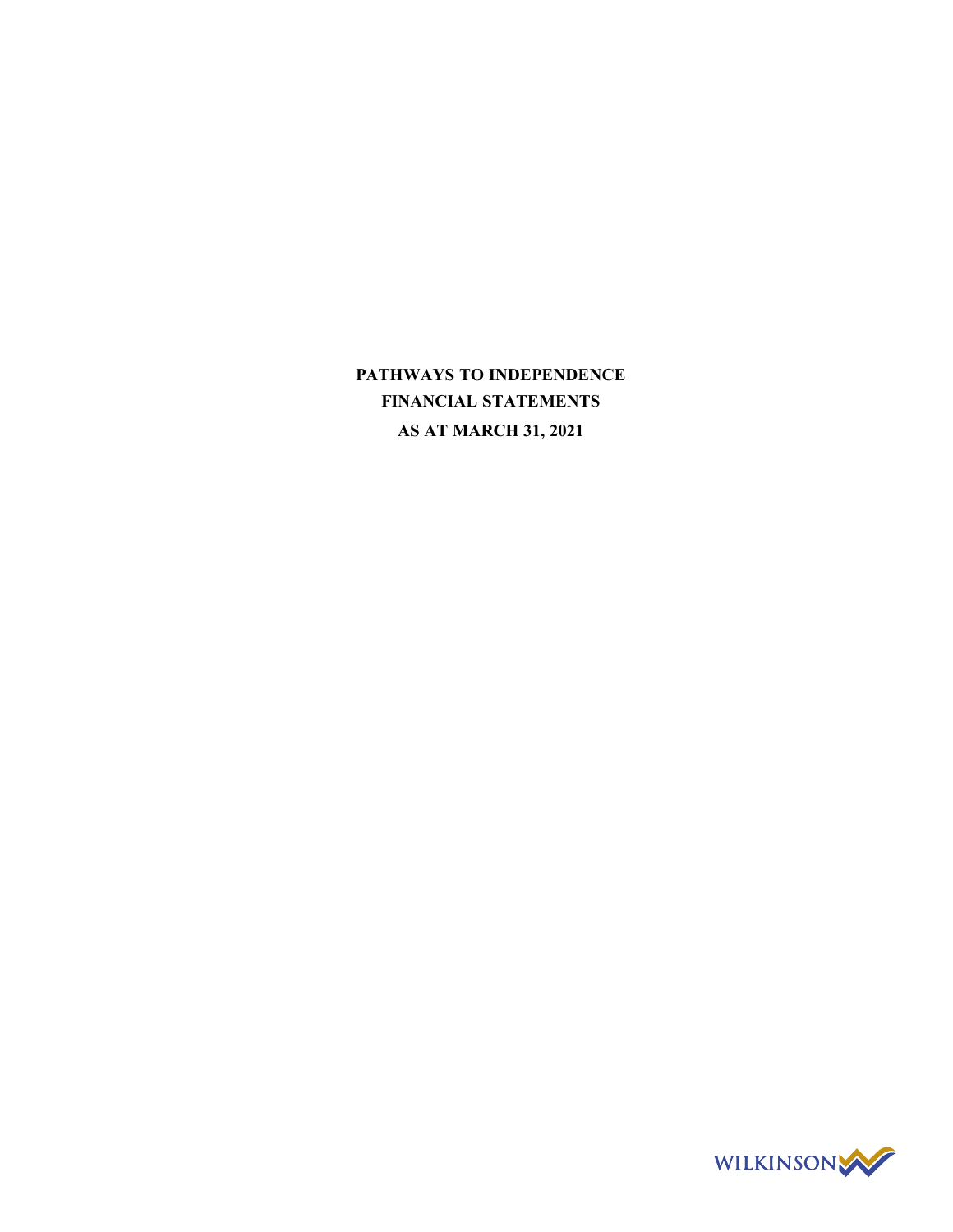# **PATHWAYS TO INDEPENDENCE TABLE OF CONTENTS AS AT MARCH 31, 2021**

|                                                              | Page     |
|--------------------------------------------------------------|----------|
| <b>INDEPENDENT AUDITOR'S REPORT</b>                          | $1 - 2$  |
| <b>FINANCIAL STATEMENTS</b>                                  |          |
| <b>Statement of Financial Position</b>                       | 3        |
| <b>Statement of Fund Balance</b>                             | 4        |
| <b>Statement of Operations</b>                               | 5        |
| <b>Statement of Cash Flows</b>                               | 6        |
| Notes to Financial Statements                                | $7 - 27$ |
| Dedicated Supportive Housing Schedule                        | 28       |
| Ministry of Children, Community and Social Services Schedule | 29       |

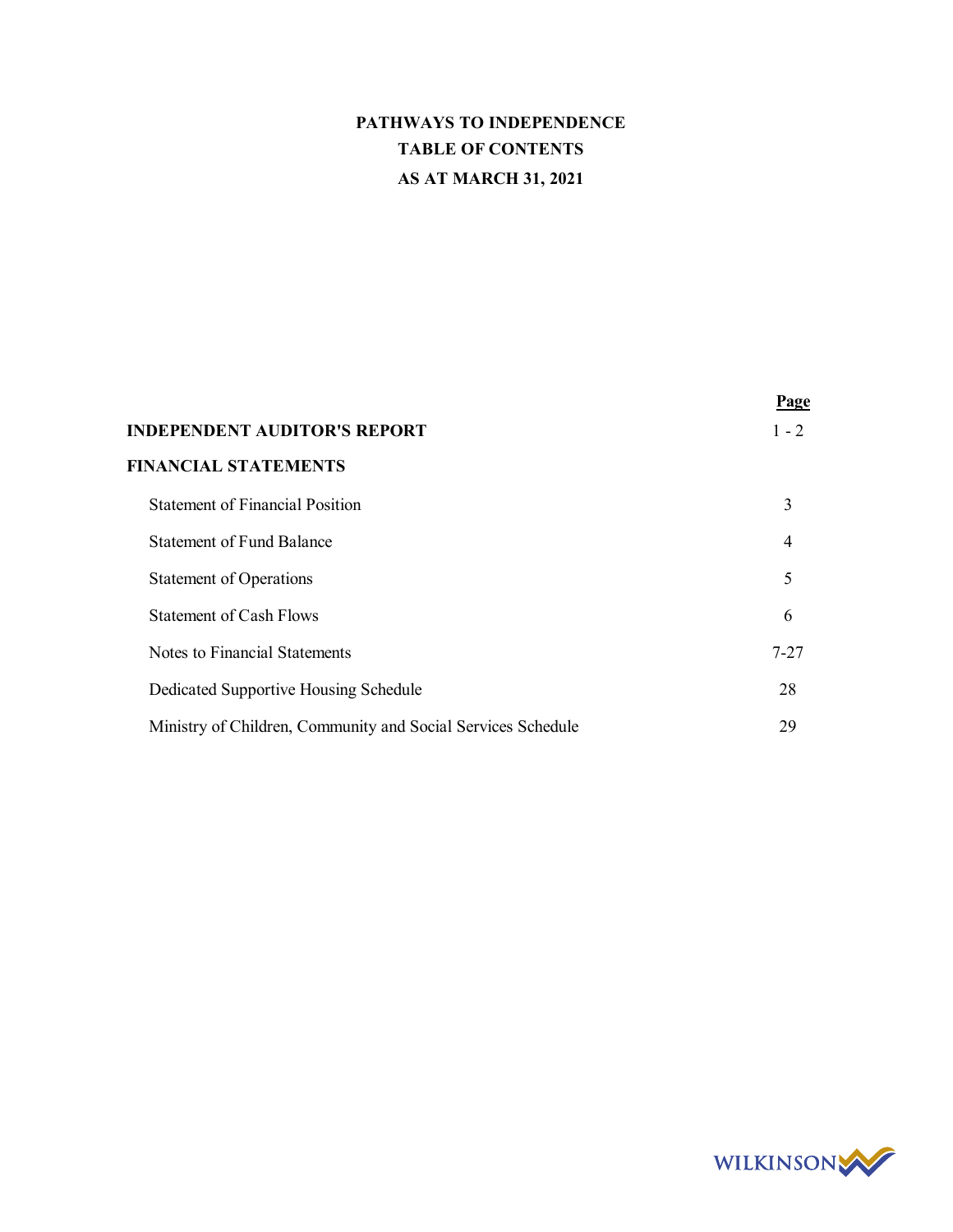

## **INDEPENDENT AUDITOR'S REPORT**

To the Members of Pathways To Independence

### **Opinion**

We have audited the financial statements of Pathways To Independence (the Organization), which comprise the statement of financial position as at March 31, 2021 and the statements of fund balance, operations and cash flows for the year then ended, and notes to the financial statements, including a summary of significant accounting policies.

In our opinion, the accompanying financial statements present fairly, in all material respects, the financial position of the Organization as at March 31, 2021, and its results of operations and its cash flows for the year then ended in accordance with Canadian accounting standards for not-for-profit organizations.

### **Basis for Opinion**

We conducted our audit in accordance with Canadian generally accepted auditing standards. Our responsibilities under those standards are further described in the Auditor's Responsibilities for the Audit of the Financial Statements section of our report. We are independent of the Organization in accordance with the ethical requirements that are relevant to our audit of the financial statements in Canada and we have fulfilled our other ethical responsibilities in accordance with these requirements. We believe that the audit evidence we have obtained is sufficient and appropriate to provide a basis for our opinion.

#### **Responsibilities of Management and Those Charged with Governance for the Financial Statements**

Management is responsible for the preparation and fair presentation of the financial statements in accordance with Canadian accounting standards for not-for-profit organizations and for such internal control as management determines is necessary to enable the preparation of financial statements that are free from material misstatement, whether due to fraud or error.

In preparing these financial statements, management is responsible for assessing the Organization's ability to continue as a going concern, disclosing, as applicable, matters related to going concern and using the going concern basis of accounting unless management either intends to liquidate the Organization, or to cease operations, or has no realistic alternative but to do so.

Those charged with governance are responsible for overseeing the Organization's financial reporting process.

**WILKINSON & COMPANY LLP - CHARTERED PROFESSIONAL ACCOUNTANTS**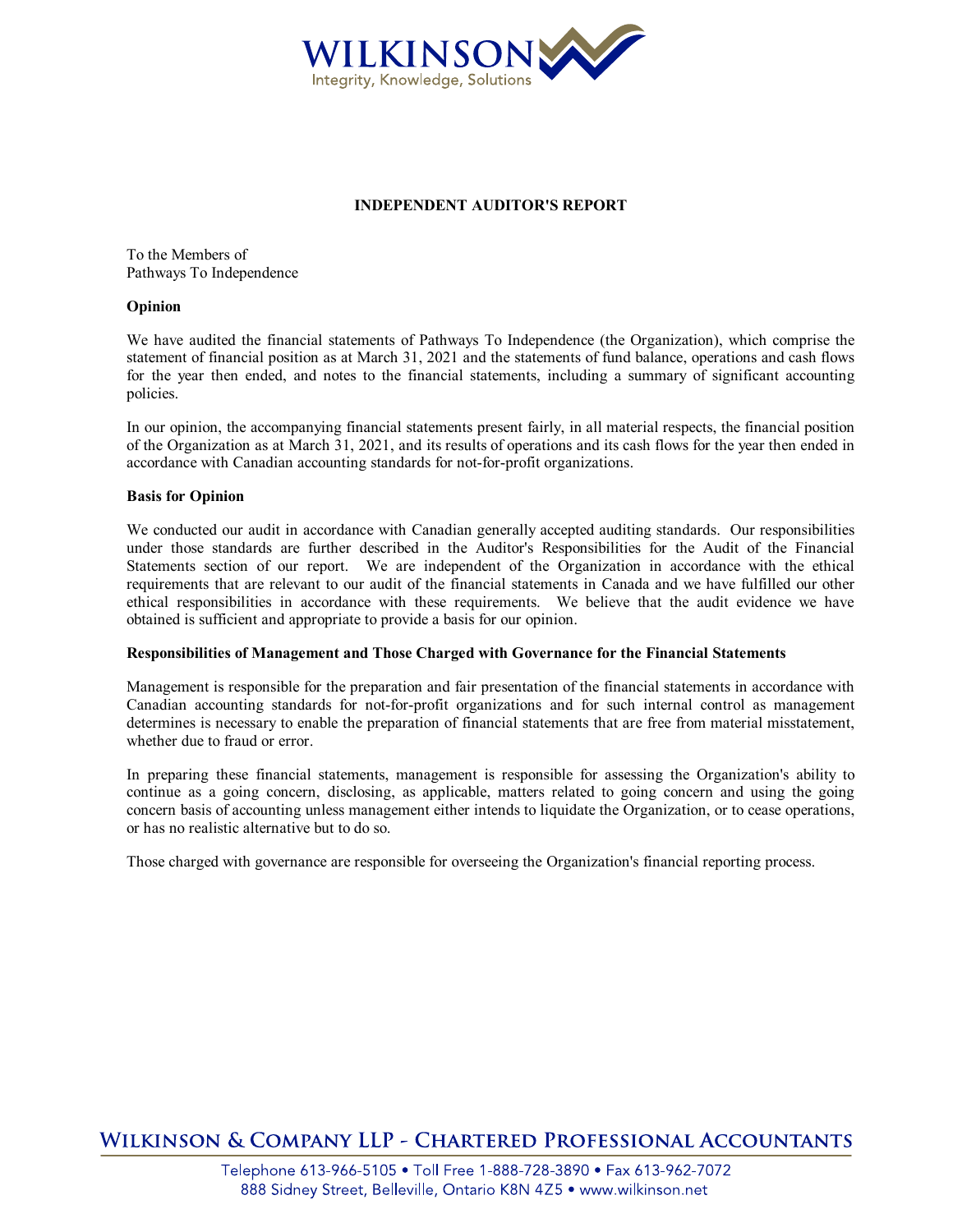

### **INDEPENDENT AUDITOR'S REPORT (CONT'D)**

### **Auditor's Responsibilities for the Audit of the Financial Statements**

Our objectives are to obtain reasonable assurance about whether the financial statements as a whole are free from material misstatement, whether due to fraud or error, and to issue an auditor's report that includes our opinion. Reasonable assurance is a high level of assurance, but is not a guarantee that an audit conducted in accordance with Canadian generally accepted auditing standards will always detect a material misstatement when it exists. Misstatements can arise from fraud or error and are considered material if, individually or in the aggregate, they could reasonably be expected to influence the economic decisions of users taken on the basis of these financial statements.

As part of an audit in accordance with Canadian generally accepted auditing standards, we exercise professional judgment and maintain professional skepticism throughout the audit. We also:

- Identify and assess the risks of material misstatement of the financial statements, whether due to fraud or error, design and perform audit procedures responsive to those risks and obtain audit evidence that is sufficient and appropriate to provide a basis for our opinion. The risk of not detecting a material misstatement resulting from fraud is higher than for one resulting from error, as fraud may involve collusion, forgery, intentional omissions, misrepresentations, or the override of internal control.
- · Obtain an understanding of internal control relevant to the audit in order to design audit procedures that are appropriate in the circumstances, but not for the purpose of expressing an opinion on the effectiveness of the Organization's internal control.
- · Evaluate the appropriateness of accounting policies used and the reasonableness of accounting estimates and related disclosures made by management.
- Conclude on the appropriateness of management's use of the going concern basis of accounting and, based on the audit evidence obtained, whether a material uncertainty exists related to events or conditions that may cast significant doubt on the Organization's ability to continue as a going concern. If we conclude that a material uncertainty exists, we are required to draw attention in our auditor's report to the related disclosures in the financial statements or, if such disclosures are inadequate, to modify our opinion. Our conclusions are based on the audit evidence obtained up to the date of our auditor's report. However, future events or conditions may cause the Organization to cease to continue as a going concern.
- Evaluate the overall presentation, structure and content of the financial statements, including the disclosures, and whether the financial statements represent the underlying transactions and events in a manner that achieves fair presentation.

We communicate with those charged with governance regarding, among other matters, the planned scope and timing of the audit and significant audit findings, including any significant deficiencies in internal control that we identify during our audit.

Wilhimson e lenpony Lot

BELLEVILLE, Canada Chartered Professional Accountants June 28, 2021 Licensed Public Accountants

WILKINSON & COMPANY LLP - CHARTERED PROFESSIONAL ACCOUNTANTS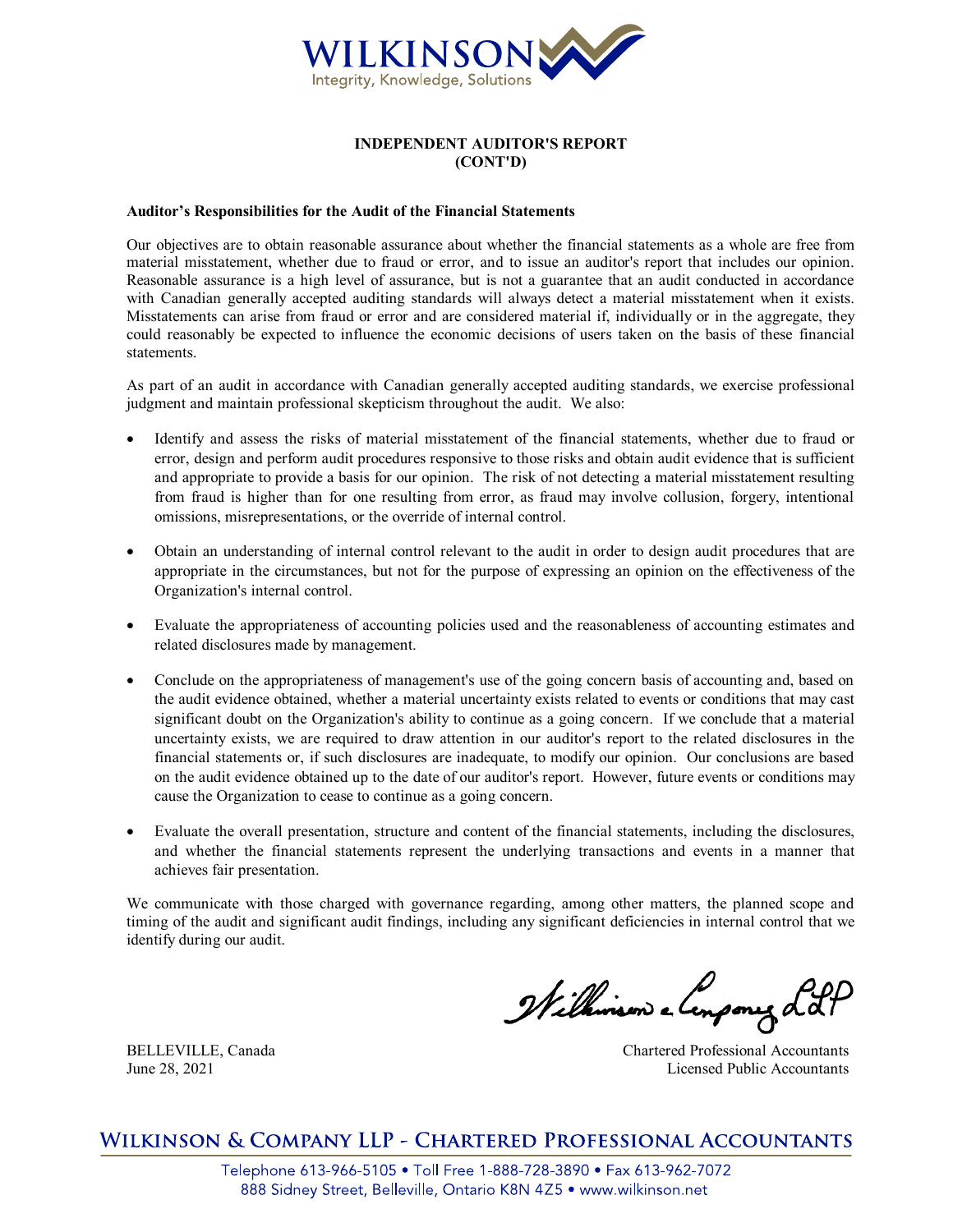# **PATHWAYS TO INDEPENDENCE STATEMENT OF FINANCIAL POSITION AS AT MARCH 31, 2021**

|                                                           | 2021          | 2020        |
|-----------------------------------------------------------|---------------|-------------|
|                                                           | \$            | \$          |
|                                                           |               |             |
| <b>ASSETS</b>                                             |               |             |
| <b>CURRENT</b>                                            |               |             |
| Cash                                                      | 1,889,792     | 906,894     |
| Accounts receivable                                       | 898,968       | 621,001     |
| Due from Ministry - Note 3                                | 44,011        | 24,020      |
| Prepaid expenses                                          | 96,101        | 137,202     |
|                                                           | 2,928,872     | 1,689,117   |
| <b>TANGIBLE CAPITAL ASSETS - at cost</b>                  |               |             |
| less accumulated amortization - Note 5                    | 8,796,846     | 9,064,287   |
| <b>OTHER</b>                                              |               |             |
| Cash - restricted to capital purposes and other - Note 10 | 760,238       | 672,533     |
|                                                           | 12,485,956    | 11,425,937  |
| <b>LIABILITIES AND FUND BALANCE</b>                       |               |             |
| <b>CURRENT</b>                                            |               |             |
| Accounts payable and accrued liabilities                  | 2,732,406     | 1,744,401   |
| Government remittances payable                            |               | 186,418     |
| Deferred revenue                                          | 2,407         | 5,013       |
| Due to Ministry - Note 3                                  | 1,012,014     | 491,989     |
| Current portion of long-term debt                         | 321,907       | 271,977     |
|                                                           | 4,068,734     | 2,699,798   |
| <b>LONG-TERM</b>                                          |               |             |
| Accrued pension benefit liability - Note 7                |               | 2,041,500   |
| Accrued termination benefit liability - Note 7            | 2,969,530     | 3,020,371   |
| Accrued post-retirement benefit liability - Note 7        | 1,845,700     | 1,745,700   |
| Long-term debt - Note 8                                   | 1,909,992     | 2,001,046   |
| Deferred contributions - Note 9                           | 3,886,422     | 4,157,131   |
|                                                           | 10,611,644    | 12,965,748  |
|                                                           | 14,680,378    | 15,665,546  |
| <b>FUND BALANCE</b> - Note 10                             | (2, 194, 422) | (4,239,609) |
| <b>COMMITMENTS - Note 11</b>                              |               |             |
|                                                           | 12,485,956    | 11,425,937  |

The accompanying notes form an integral part of these financial statements

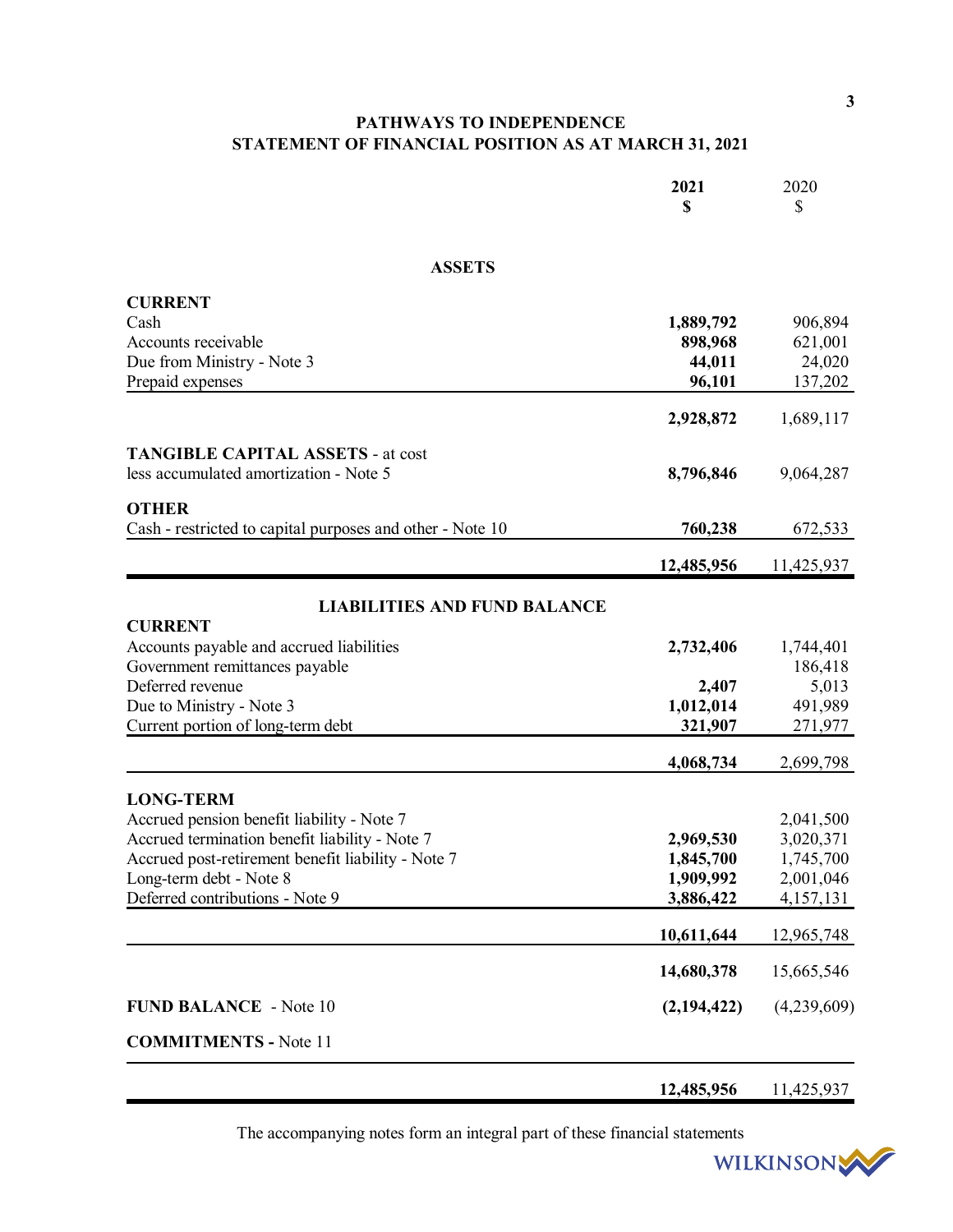# **PATHWAYS TO INDEPENDENCE STATEMENT OF FUND BALANCE FOR THE YEAR ENDED MARCH 31, 2021**

|                                                                                     | 2021        | 2020        |
|-------------------------------------------------------------------------------------|-------------|-------------|
|                                                                                     | S           | \$          |
| <b>FUND BALANCE - BEGINNING OF YEAR</b>                                             | (4,239,609) | (3,480,327) |
| <b>EXCESS OF REVENUE OVER EXPENDITURES</b>                                          | 321,287     | 181,068     |
| <b>REMEASUREMENT AND OTHER ITEMS</b><br><b>RELATING TO EMPLOYEE FUTURE BENEFITS</b> | 1,723,900   | (940, 350)  |
| <b>FUND BALANCE - END OF YEAR - Note 10</b>                                         | (2,194,422) | (4,239,609) |

The accompanying notes form an integral part of these financial statements



**4**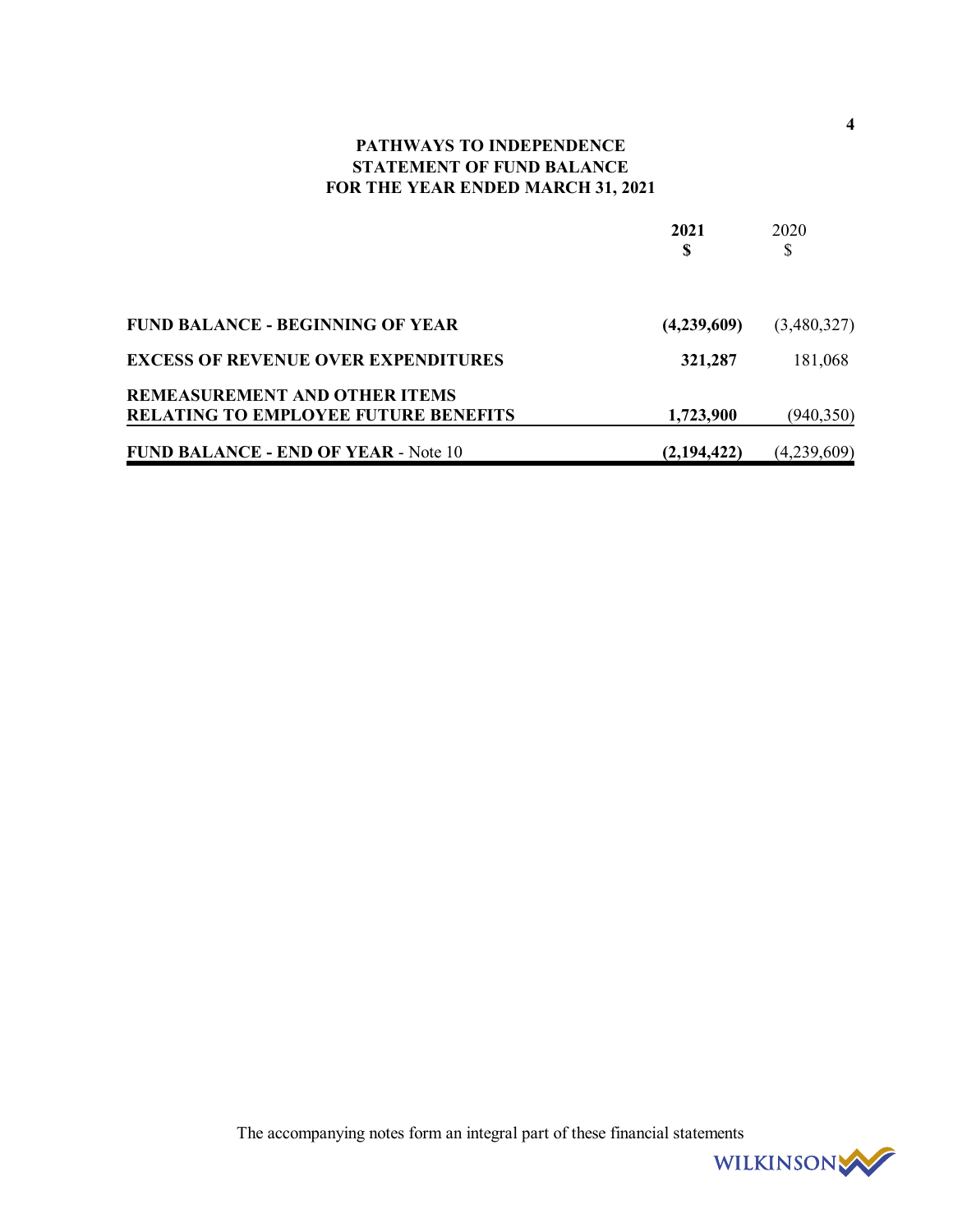# **PATHWAYS TO INDEPENDENCE STATEMENT OF OPERATIONS FOR THE YEAR ENDED MARCH 31, 2021**

|                                                     | 2021<br>\$ | 2020<br>\$ |
|-----------------------------------------------------|------------|------------|
|                                                     |            |            |
| <b>REVENUES</b>                                     |            |            |
| Government operating grants and subsidies - Note 12 | 31,795,864 | 28,340,662 |
| Service recipient revenue                           | 1,687,063  | 1,642,042  |
| Private fees                                        | 867,507    | 912,578    |
| Other income                                        | 722,831    | 1,270,766  |
| Interest earned                                     | 1,633      | 7,121      |
| Amortization of deferred contributions              | 359,979    | 371,603    |
| Gain on sale of tangible capital assets             | 15,971     | 13,732     |
|                                                     | 35,450,848 | 32,558,504 |
| <b>EXPENDITURES</b>                                 |            |            |
| Salaries and benefits                               | 28,681,787 | 25,649,696 |
| Advertising                                         | 14,477     | 52,680     |
| Amortization of tangible capital assets             | 624,895    | 630,716    |
| Food and supplies                                   | 776,036    | 707,916    |
| General and administrative                          | 150,432    | 146,528    |
| Insurance                                           | 74,259     | 68,417     |
| New furniture and equipment                         | 182,015    | 128,991    |
| Interest on long-term debt                          | 77,286     | 81,484     |
| Program expenditures                                | 118,864    | 185,278    |
| Purchased services                                  | 2,125,199  | 2,203,046  |
| Rent                                                | 445,862    | 426,417    |
| Repairs and maintenance                             | 475,323    | 521,956    |
| Staff training                                      | 76,303     | 105,662    |
| Travel and automotive                               | 724,458    | 865,067    |
| Utilities and taxes                                 | 582,365    | 603,582    |
|                                                     | 35,129,561 | 32,377,436 |
| <b>EXCESS OF REVENUE OVER EXPENDITURES</b>          | 321,287    | 181,068    |

The accompanying notes form an integral part of these financial statements

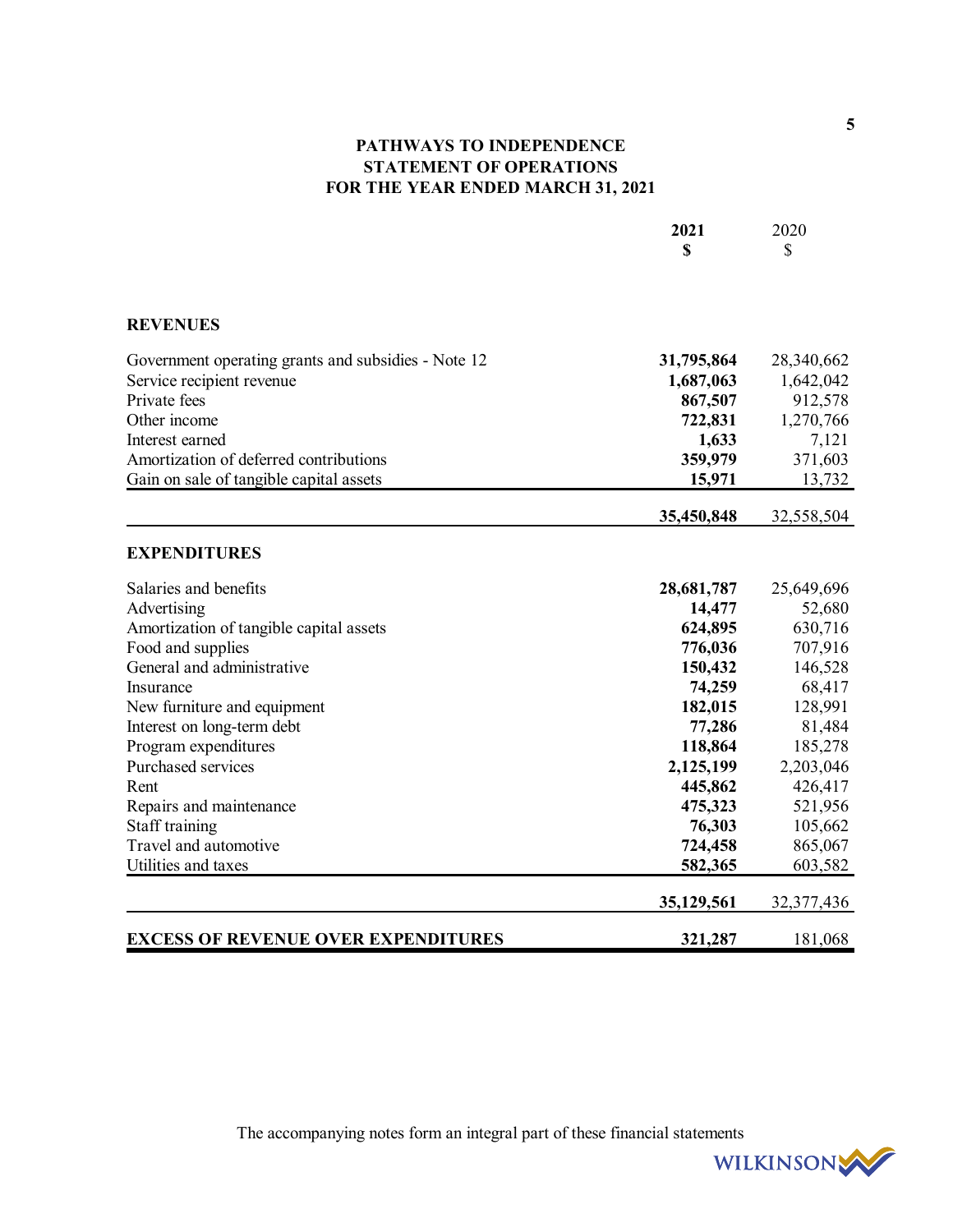# **PATHWAYS TO INDEPENDENCE STATEMENT OF CASH FLOWS FOR THE YEAR ENDED MARCH 31, 2021**

|                                                                            | 2021        | 2020          |
|----------------------------------------------------------------------------|-------------|---------------|
|                                                                            | \$          | \$            |
| <b>OPERATING ACTIVITIES</b>                                                |             |               |
| Excess of revenue over expenditures                                        | 321,287     | 181,068       |
| Amortization of tangible capital assets                                    | 624,895     | 630,716       |
| Gain on disposal of tangible capital assets                                | (15, 971)   | (13, 732)     |
| Amortization of deferred contributions                                     | (359, 979)  | (371, 603)    |
| Pension, termination and post-retirement benefits expense                  | 1,429,059   | 1,672,078     |
| Employer benefit contributions                                             | (1,697,500) | (1,601,700)   |
| Net change in non-cash working capital                                     |             |               |
| balances related to operations - Note 14                                   | 974,444     | (1, 134, 617) |
| <b>CASH FLOWS PROVIDED FROM (USED IN) OPERATING</b>                        |             |               |
| <b>ACTIVITIES</b>                                                          | 1,276,235   | (637,790)     |
| <b>INVESTING ACTIVITIES</b>                                                |             |               |
| Purchase of tangible capital assets                                        | (357, 454)  | (197,162)     |
| Proceeds on disposal of tangible capital assets                            | 15,971      | 13,732        |
| CASH FLOWS USED IN INVESTING ACTIVITIES                                    | (341, 483)  | (183, 430)    |
| <b>FINANCING ACTIVITIES</b>                                                |             |               |
| Increase in deferred contributions                                         | 89,270      |               |
| Issuance of long-term debt                                                 | 213,700     | 320,000       |
| Repayment of long-term debt                                                | (254, 824)  | (215, 867)    |
| <b>CASH FLOWS PROVIDED FROM FINANCING ACTIVITIES</b>                       | 48,146      | 104,133       |
|                                                                            |             |               |
| <b>INCREASE (DECREASE) IN CASH AND CASH</b><br><b>EQUIVALENTS FOR YEAR</b> | 982,898     | (717,087)     |
|                                                                            |             |               |
| <b>CASH AND CASH EQUIVALENTS - BEGINNING OF YEAR</b>                       | 906,894     | 1,623,981     |
| <b>CASH AND CASH EQUIVALENTS - END OF YEAR</b>                             | 1,889,792   | 906,894       |
| <b>REPRESENTED BY:</b>                                                     |             |               |
| Cash                                                                       | 1,889,792   | 906,894       |

The accompanying notes form an integral part of these financial statements

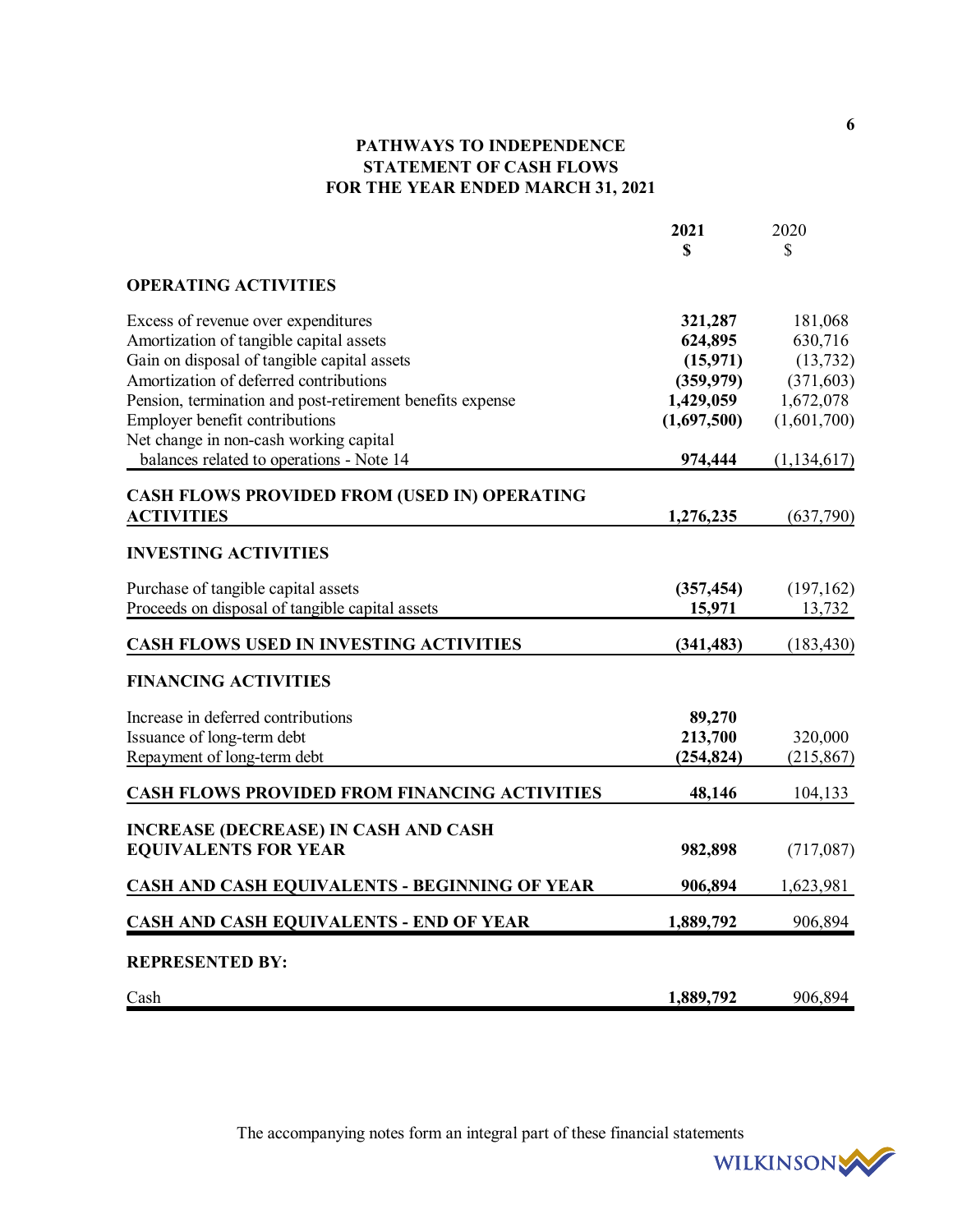### **1. PURPOSE OF THE ORGANIZATION**

- (a) Pathways to Independence was incorporated under the Ontario Corporations Act in March, 1990 as a not-for-profit organization without share capital. The Organization provides support to individuals with disabilities by providing low income housing which allows them to live in communities of their choice.
- (b) Due to the nature of its operations, the Organization is not subject to corporate income taxes.
- (c) In the event of dissolution of the Organization, the payment of all debts and liabilities and its remaining property shall be distributed or disposed of to another organization with similar goals and objectives.

## **2. ACCOUNTING POLICIES**

Outlined below are those accounting policies adopted by the Organization considered to be particularly significant:

### **(a) Basis of Accounting**

These financial statements are prepared in accordance with Canadian accounting standards for notfor-profit organizations.

The financial statements disclose the activities of the Organization's operating fund. The operating fund reflects all the activities of the Organization's day-to-day operations including short and longterm capital requirements.

## **(b) Accounting Estimates**

The preparation of financial statements in conformity with Canadian accounting standards for notfor-profit organizations requires management to make estimates and assumptions that affect the reported amounts of assets and liabilities and disclosure of contingent assets and liabilities at the date of the financial statements and the reported amounts of revenues and expenses during the reporting period. Significant items subject to such estimates and assumptions include valuation of accounts receivable, accounts payable and accrued liabilities, employee future benefits, deferred revenue and the estimated useful life of tangible capital assets. Actual results could differ from those estimates.

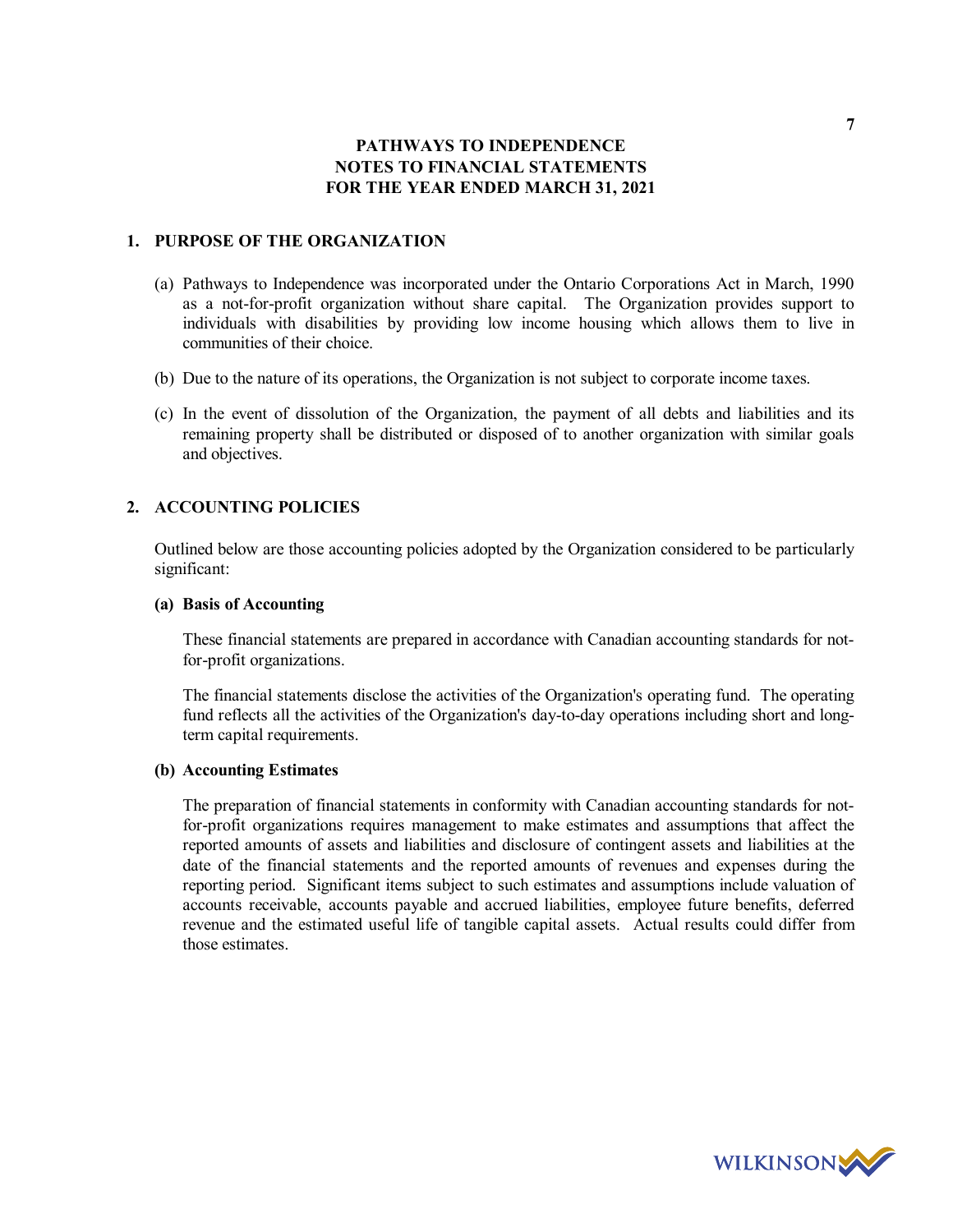### **2. ACCOUNTING POLICIES** (Cont'd)

#### **(c) Financial Instruments**

### **(i) Measurement of Financial Instruments**

The Organization initially measures its financial assets and liabilities at fair value adjusted by, in the case of a financial instrument that will not be measured subsequently at fair value, the amount of transaction costs directly attributable to the instrument.

The Organization subsequently measures all its financial assets and financial liabilities at amortized cost.

Financial assets measured at amortized cost include cash, accounts receivable and Due from Ministry.

Financial liabilities measured at amortized cost include accounts payable and accrued liabilities, government remittances payable and Due to Ministry.

### **(ii) Impairment**

Financial assets measured at amortized cost are tested for impairment when there are indicators of possible impairment. When a significant adverse change has occurred during the period in the expected timing or amount of future cash flows from the financial asset or group of assets, a write down is reflected in excess (deficiency) of revenues over expenditures. When events occurring after the impairment confirm that a reversal is necessary, the reversal is recognized in excess (deficiency) of revenue over expenditures, up to the amount previously recognized as impaired.

### **(d) Revenue Recognition**

### **(i) Government Subsidies**

The Organization follows the deferral method of accounting for contributions.

Subsidies received to finance operating costs are recognized in the fiscal period to which the approved funding contribution agreements relate. Funds received that are designated for specific capital purposes are deferred and recognized as revenue at the same rate the related asset is amortized and the amount of the asset that will not be amortized is recognized as a direct increase in net assets. Funds received that are designated for capital reserve are recognized in the year received and added to the capital reserve fund.

Under agreements signed by the Organization and provincial authorities, the Organization receives substantial funding from the Ministry of Children, Community and Social Services, the Ministry of Health and Long-Term Care and the Local Health Integration Networks. These financial statements reflect the interim funding arrangements which were approved for the year ended March 31, 2021, net of management estimates of final settlements for the year.

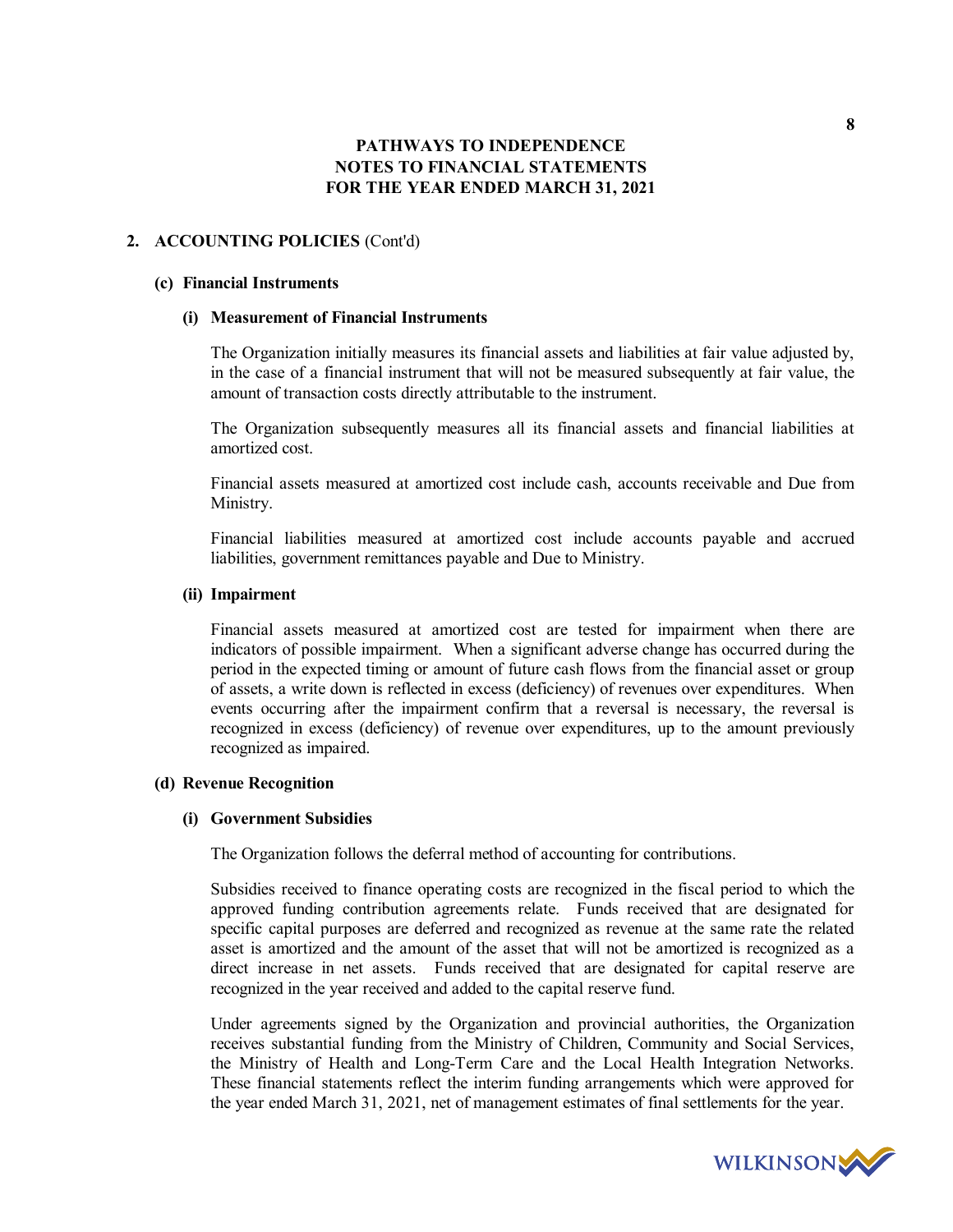### **2. ACCOUNTING POLICIES** (Cont'd)

### **(d) Revenue Recognition** (Cont'd)

#### **(ii) Private and Program Management Fees**

Fees are recognized as revenue at the time services are supplied to clients. Provision is made for expected collection losses based on the Organization's past experience.

### **(iii) Rents**

Rents are recognized as revenue at the time services are supplied to clients. Provisions are made for expected collection losses based on the Organization's past experience.

#### **(iv) Interest Income**

Interest income is recognized at the time it is earned.

### **(e) Tangible Capital Assets and Amortization**

Tangible capital assets are recorded at cost. Gains and losses on the sale of individual assets are charged to operations in the year of disposal. Amortization of tangible capital assets, which is based on estimated useful life, is calculated on the following bases and at the rates set out below:

| <b>Asset</b>           | <b>Basis</b>  | Rate      |
|------------------------|---------------|-----------|
| <b>Buildings</b>       | Straight-line | $25$ yrs. |
| Computer equipment     | Straight-line | $3$ yrs.  |
| Furniture and fixtures | Straight-line | 5 yrs.    |
| Leasehold improvements | Straight-line | $25$ yrs. |
| Automotive equipment   | Straight-line | $4$ yrs.  |
| Parking area           | Straight-line | $10$ yrs. |

### **(f) Donations**

Cash donations are recognized strictly on a cash received basis. Donated tangible capital assets are recorded at fair market value when the value can be reasonably estimated, or value is greater than \$5,000 and the Organization would have paid for the item if it had not been donated.

### **(g) Cash and Equivalents**

Cash and equivalents consist of cash on deposit (revolving bank overdrafts), demand loans and bank term deposits in money market instruments with maturity dates of less than three months from the date they are acquired.

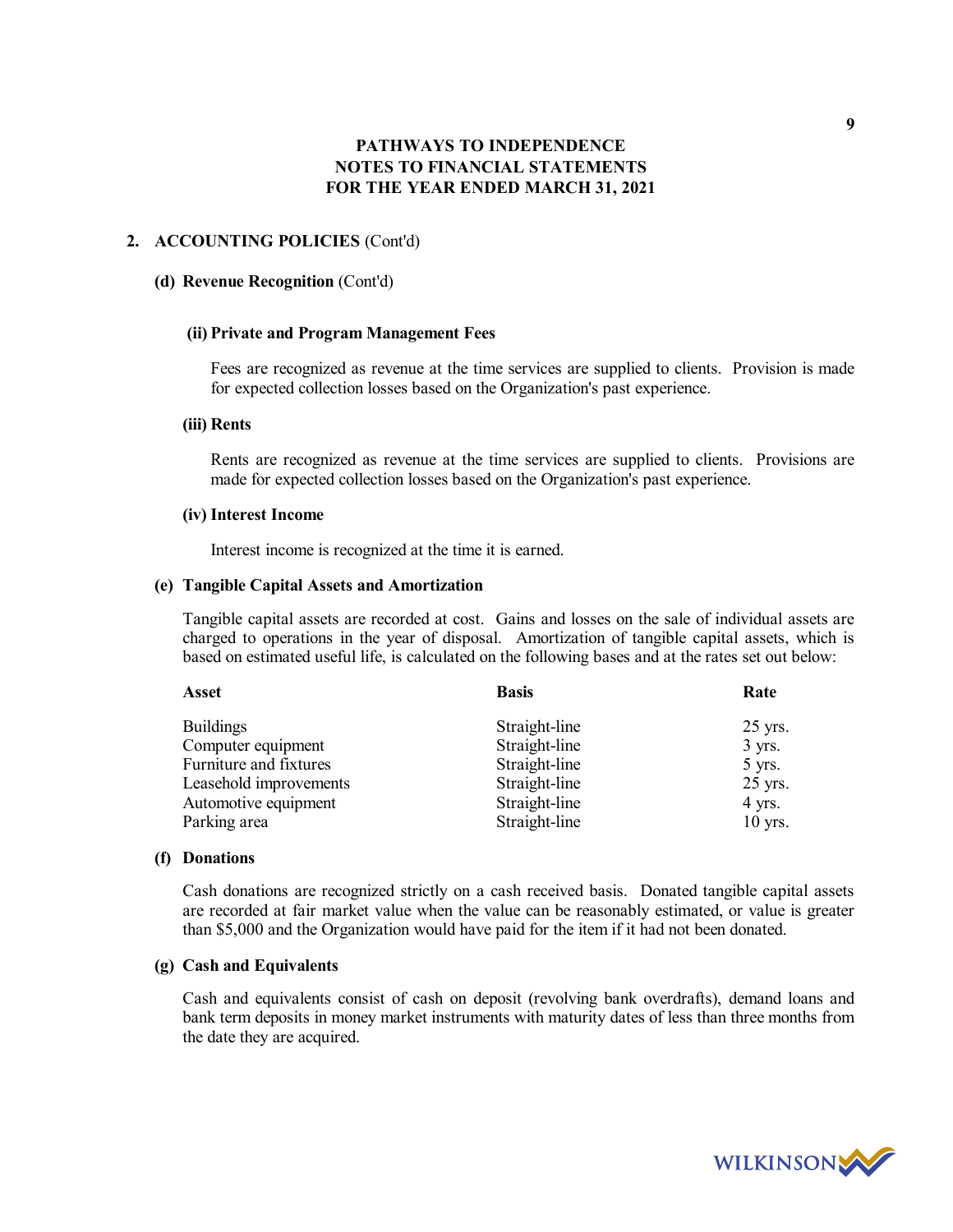### **2. ACCOUNTING POLICIES** (Cont'd)

### **(h) Employee Future Benefits**

### **(a) Pension Benefits**

The Organization has adopted the following policies for the defined benefit plan:

- (i) The cost of pensions earned by employees is determined using an actuarial valuation for funding purposes. The most recent actuarial valuation of the obligation was performed December 31, 2019 with extrapolated results to March 31, 2021.
- (ii)Changes in the fair value of plan assets and in the measurement of the plan obligation, including past service costs, gains and losses arising from settlement and curtailments and changes in the valuation allowance are recognized in the Statement of Fund Balance in the period in which they occur. The current service cost and finance cost are recognized in the Statement of Operations in the period in which they occur.

### **(b) Termination Benefits - Severance Pay Program**

The Organization has adopted the following policies for the defined benefit plan:

- (i) The cost of termination benefits earned by employees who have completed a minimum of one year of continuous service and who cease to be an employee due to death, retirement, permanent lay-off or resignation is determined using an actuarial valuation for accounting purposes. The most recent actuarial valuation of the obligation was performed March 31, 2021.
- (ii)Changes in the fair value of plan assets and in the measurement of the plan obligation, including past service costs, gains and losses arising from settlement and curtailments and changes in the valuation allowance are recognized in the Statement of Fund Balance in the period in which they occur. The current service cost and finance cost are recognized in the Statement of Operations in the period in which they occur.

### **(c) Post-Retirement Benefits**

The Organization has adopted the following policies for the defined benefit plan:

- (i) The cost of post-retirement life insurance benefits, extended health benefits and dental benefits is determined using an actuarial valuation for accounting purposes. The most recent actuarial valuation of the obligation was performed March 31, 2021.
- (ii)Changes in the fair value of plan assets and in the measurement of the plan obligation, including past service costs, gains and losses arising from settlement and curtailments and changes in the valuation allowance are recognized in the Statement of Fund Balance in the period in which they occur. The current service cost and finance cost are recognized in the Statement of Operations in the period in which they occur.

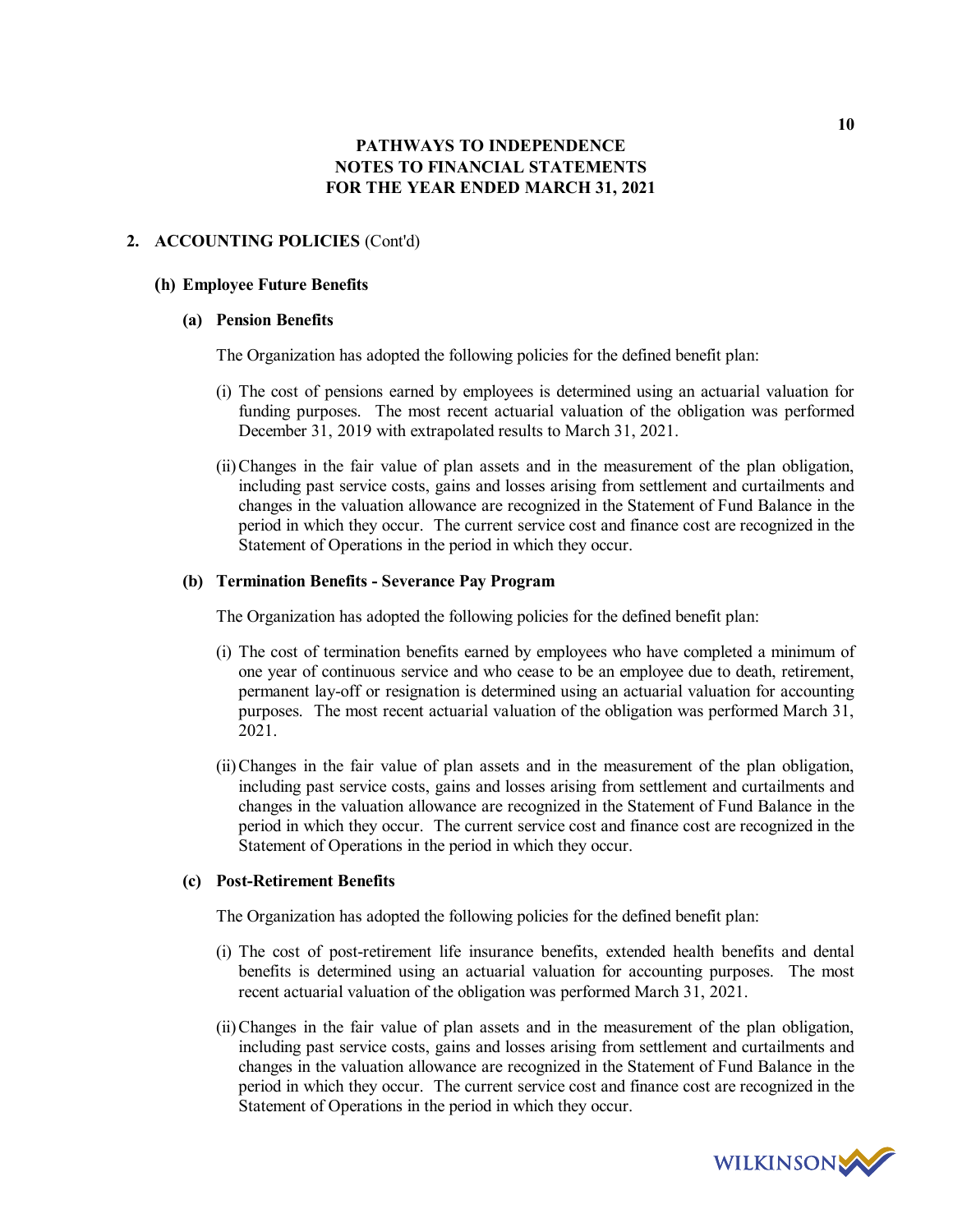## **2. ACCOUNTING POLICIES** (Cont'd)

### **(i) Contributed Services**

Directors and committee members volunteer their time to assist in the Organization's activities. While these services benefit the Organization considerably, a reasonable estimate of their amount and fair value cannot be made, and accordingly, these contributed services are not recognized in the financial statements.

## **3. MINISTRY**

Included in these financial statements are references to the "Ministry". This reference relates to one of or all of the following: Ministry of Children, Community and Social Services, Ministry of Health, and/or the Local Health Integration Networks. The balances due to/from the Ministry are payable/receivable on demand.

## **4. DUE TO PATHWAYS FOUNDATION**

Pathways To Independence has an economic interest in Pathways Foundation.

Pathways Foundation was incorporated under the Ontario Corporations Act on May 2, 2000 as a notfor-profit organization without share capital. Pathways Foundation has a board of directors and management that includes representation from the board of directors and management of Pathways To Independence.

The Foundation receives and maintains a fund or funds and applies from time to time all or part of the income for charitable purposes. The mandate of the Pathways Foundation is to enhance the quality of life of individuals supported by Pathways To Independence and the quality of life of individuals supported by partner organizations. Due to the nature of its operations, the Foundation is not subject to corporate income taxes.

Amounts due to Pathways Foundation are non-interest bearing, unsecured with no fixed terms of repayment.

As at March 31, 2021, Pathways to Independence owes Pathways Foundation \$Nil (2020 - \$Nil).

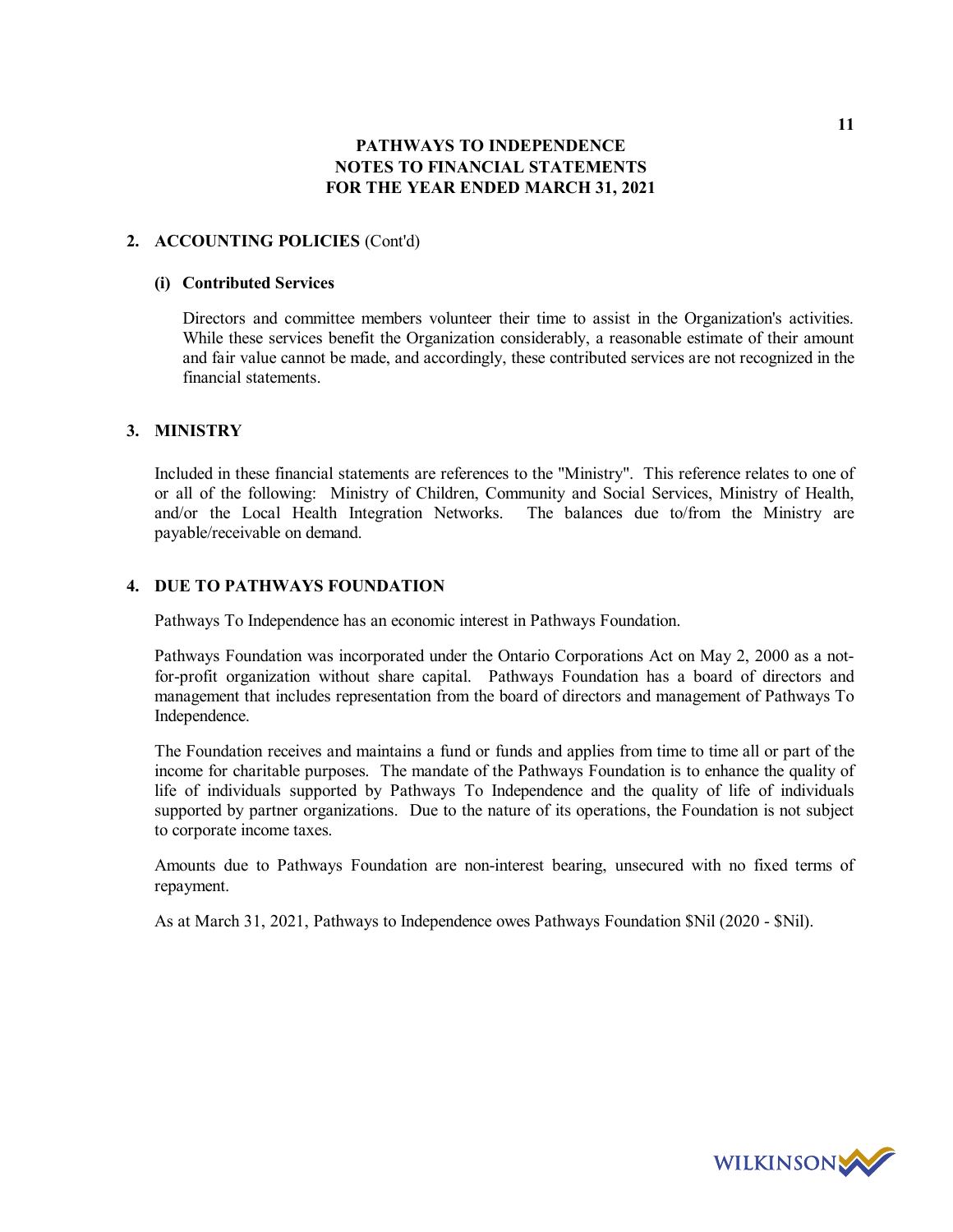## **5. TANGIBLE CAPITAL ASSETS**

|                                    |             | 2021               |            | 2020         |
|------------------------------------|-------------|--------------------|------------|--------------|
|                                    |             | <b>Accumulated</b> |            | Accumulated  |
|                                    | Cost        | amortization       | Cost       | amortization |
|                                    | \$          | \$                 | \$         | \$           |
| <b>Land and buildings</b>          |             |                    |            |              |
| Main Office - Pinnacle             | 3,472,182   | 1,831,705          | 3,466,569  | 1,692,221    |
| Bethesda                           | 614,091     | 395,633            | 614,091    | 372,949      |
| Cloverleaf Drive                   | 576,108     | 165,999            | 576,108    | 147,554      |
| <b>Emily Street</b>                | 429,120     | 293,694            | 429,120    | 278,371      |
| Fry Road                           | 285,657     | 171,218            | 261,023    | 161,952      |
| Lake Street                        | 276,958     | 175,645            | 276,958    | 166,039      |
| Frankford                          | 472,971     | 310,008            | 472,971    | 292,942      |
| Lesley                             | 358,072     | 228,005            | 358,072    | 214,923      |
| North Park Street                  | 982,613     | 104,193            | 982,613    | 69,462       |
| Crofton                            | 391,785     | 220,535            | 391,785    | 207,790      |
| Clothier                           | 606,701     | 311,776            | 606,701    | 290,108      |
| William Street                     | 421,440     | 257,492            | 421,440    | 250,027      |
| West Moira                         | 287,478     | 189,871            | 287,478    | 187,281      |
| Whites Road                        | 256,424     | 168,134            | 256,424    | 165,545      |
| Mark Crescent                      | 289,134     | 177,516            | 289,134    | 174,060      |
| West Street                        | 575,477     | 186,730            | 343,434    | 171,631      |
| 122 Cannifton Road North           | 281,774     | 195,140            | 281,774    | 192,435      |
| 98 Bridge Street                   | 200,106     | 141,977            | 200,106    | 135,331      |
| 122 Bridge Street West             | 169,114     | 124,249            | 169,114    | 118,824      |
| 139 Bridge Street West             | 145,222     | 106,990            | 145,222    | 102,100      |
| <b>Burnham Street</b>              | 293,453     | 161,301            | 293,453    | 151,099      |
| <b>Charles Street</b>              | 305,494     | 189,688            | 305,494    | 179,408      |
| Chatham Street                     | 243,922     | 122,744            | 243,922    | 113,867      |
| Coleman Street                     | 130,485     | 94,483             | 130,485    | 90,258       |
| 34 College Street                  | 178,052     | 127,502            | 178,052    | 121,695      |
| Foster Avenue                      | 133,045     | 94,584             | 133,045    | 90,240       |
| <b>Bachman Terrace</b>             | 1,336,939   | 244,685            | 1,336,939  | 203,566      |
| Napanee ABI                        | 1,407,561   | 282,426            | 1,390,671  | 234,798      |
| 198 College Street                 | 286,798     | 27,960             | 286,798    | 18,640       |
| Haig Road                          | 281,100     | 35,981             | 281,100    | 26,986       |
|                                    |             |                    |            |              |
|                                    | 15,689,276  | 7,137,864          | 15,410,096 | 6,622,102    |
| Computer equipment                 | 281,015     | 238,018            | 226,947    | 213,044      |
| Furniture and fixtures             | 462,130     | 373,288            | 462,130    | 317,679      |
| Leasehold improvements             | 245,564     | 189,582            | 245,564    | 182,103      |
| Automotive equipment               | 485,092     | 465,661            | 470,053    | 460,252      |
| Parking area                       | 64,942      | 26,760             | 64,942     | 20,265       |
|                                    | 17,228,019  | 8,431,173          | 16,879,732 | 7,815,445    |
| Cost less accumulated amortization | \$8,796,846 |                    |            | \$9,064,287  |
|                                    |             |                    |            |              |

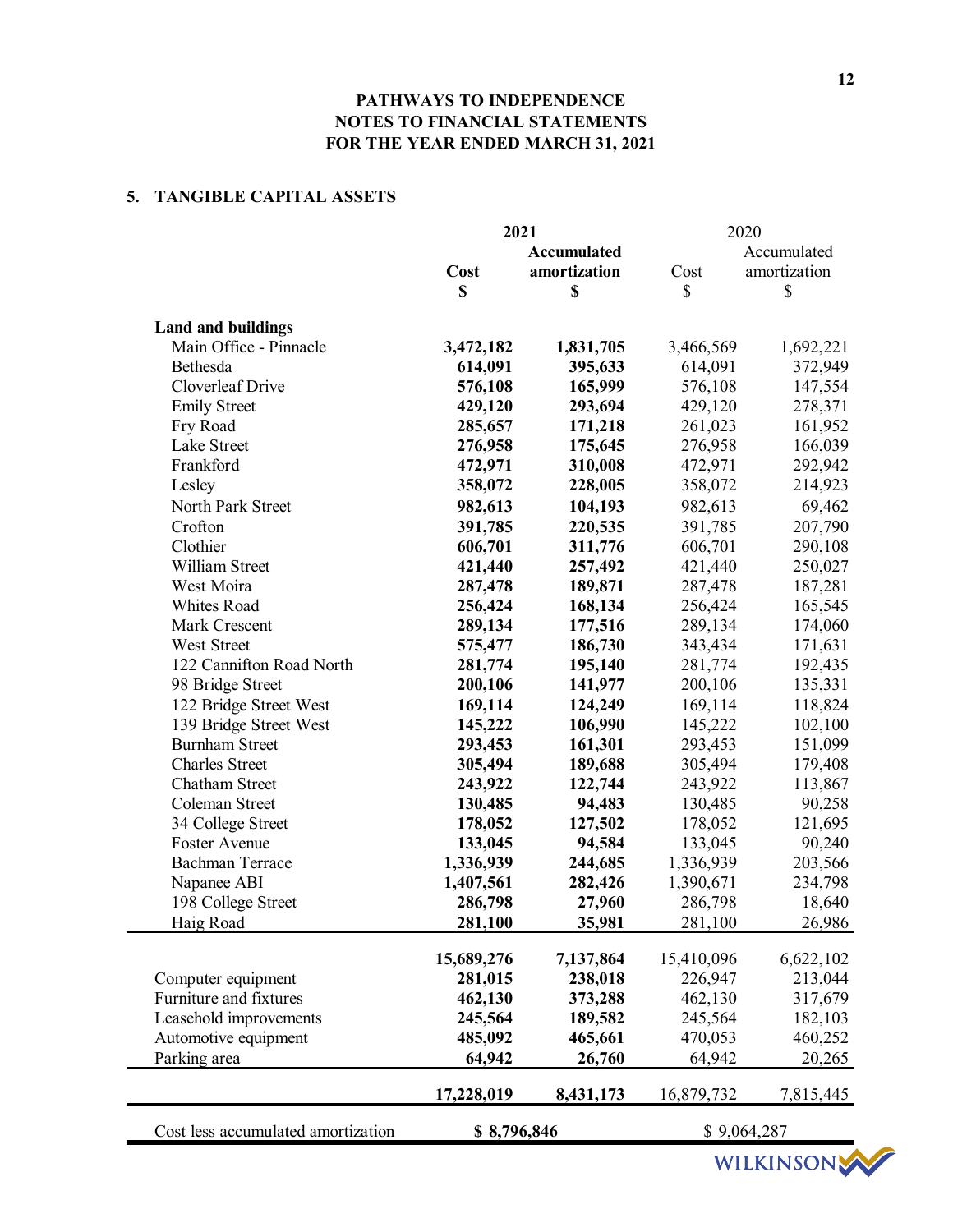### **5. TANGIBLE CAPITAL ASSETS** (Cont'd)

Certain tangible capital assets, including Bethesda, Clothier, Emily Street, Fry Road, Lake Street, Frankford, Leslie Street, the Pinnacle Street main office, some furniture and fixtures and some vehicles have been funded by capital grants from the Government of Ontario. The Organization is restricted in its ability to sell, mortgage or otherwise encumber these assets, as the Government of Ontario maintains its interest in these assets.

## **6. CREDIT FACILITIES**

The Organization has a credit facility agreement with the Royal Bank of Canada whereby it can draw on a demand operating loan to a maximum of \$1,065,000. The loan bears interest at prime plus 1% and is secured by a general security agreement and the first charge on properties held by the Organization totalling \$3,399,000 which are secured concurrently with the demand loans as outlined in Note 8 to these financial statements. Any unused portion of the \$1,065,000 operating loan may be cancelled or restricted by the bank without notice. At year-end the balance is \$Nil (2020 - \$Nil).

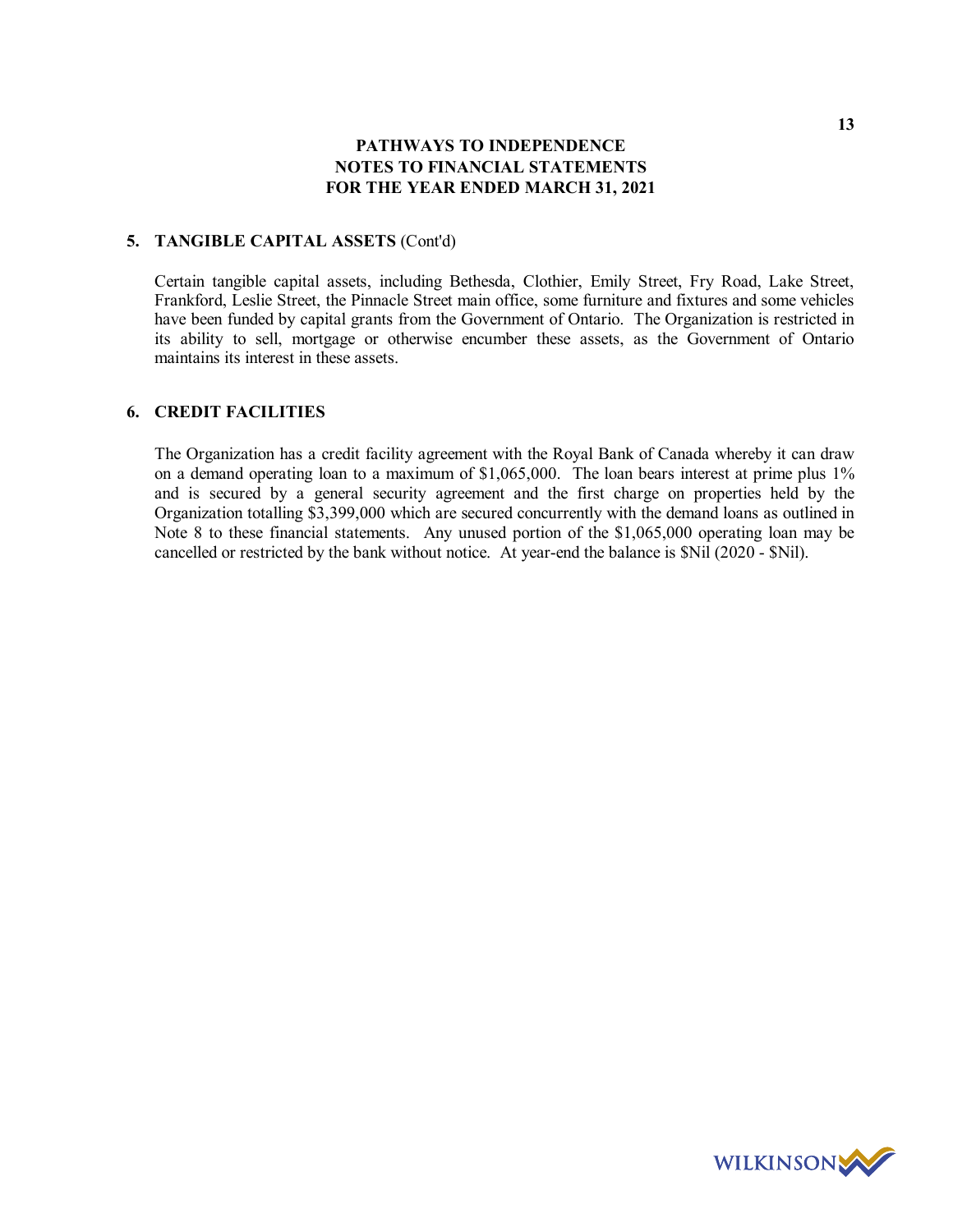# **7. EMPLOYEE FUTURE BENEFITS**

### **(a) Pension Benefits**

Included in the Organization's accounts payable and accrued liabilities are pension liabilities totalling \$117,434 (2020 - \$110,434).

The Organization contributes to a defined benefit plan for its employees. Pension fund assets consist primarily of pooled funds, valued at market value as at March 31, 2021. The following information is provided on pension asset funds: **2021** 2020

|                                              | S           | \$            |
|----------------------------------------------|-------------|---------------|
| Fair value of plan assets, beginning of year | 35,591,200  | 35,549,900    |
| Actual return on plan assets                 | 6,644,400   | (1, 139, 400) |
| Contributions on behalf of employees         | 1,263,500   | 1,259,200     |
| Contributions by employees                   | 1,249,100   | 1,246,900     |
| Benefits paid                                | (1,667,800) | (1,325,400)   |
| Fair value of plan assets, end of year       | 43,080,400  | 35,591,200    |
| Accrued benefit obligation                   | 40,265,900  | 39,674,200    |
| Jointly sponsored plan surplus (deficit)     | 2,814,500   | (4,083,000)   |
| Valuation allowance                          | (2,814,500) |               |
| Accrued benefit asset (liability)            | <b>NIL</b>  | (4,083,000)   |
| Allocated as:                                |             |               |
| <b>Employer portion</b>                      |             | (2,041,500)   |
| Employee portion                             |             | (2,041,500)   |
| Total                                        | <b>NIL</b>  | (4,083,000)   |

As at March 31, 2021, based on the extrapolation from the results of the December 31, 2019 actuarial valuation for funding purposes, the pension plan is projected to have a surplus of \$2,814,500. The Pension Plan is a jointly sponsored plan, and as such, the Organization is restricted in its ability to utilize any estimated surplus.

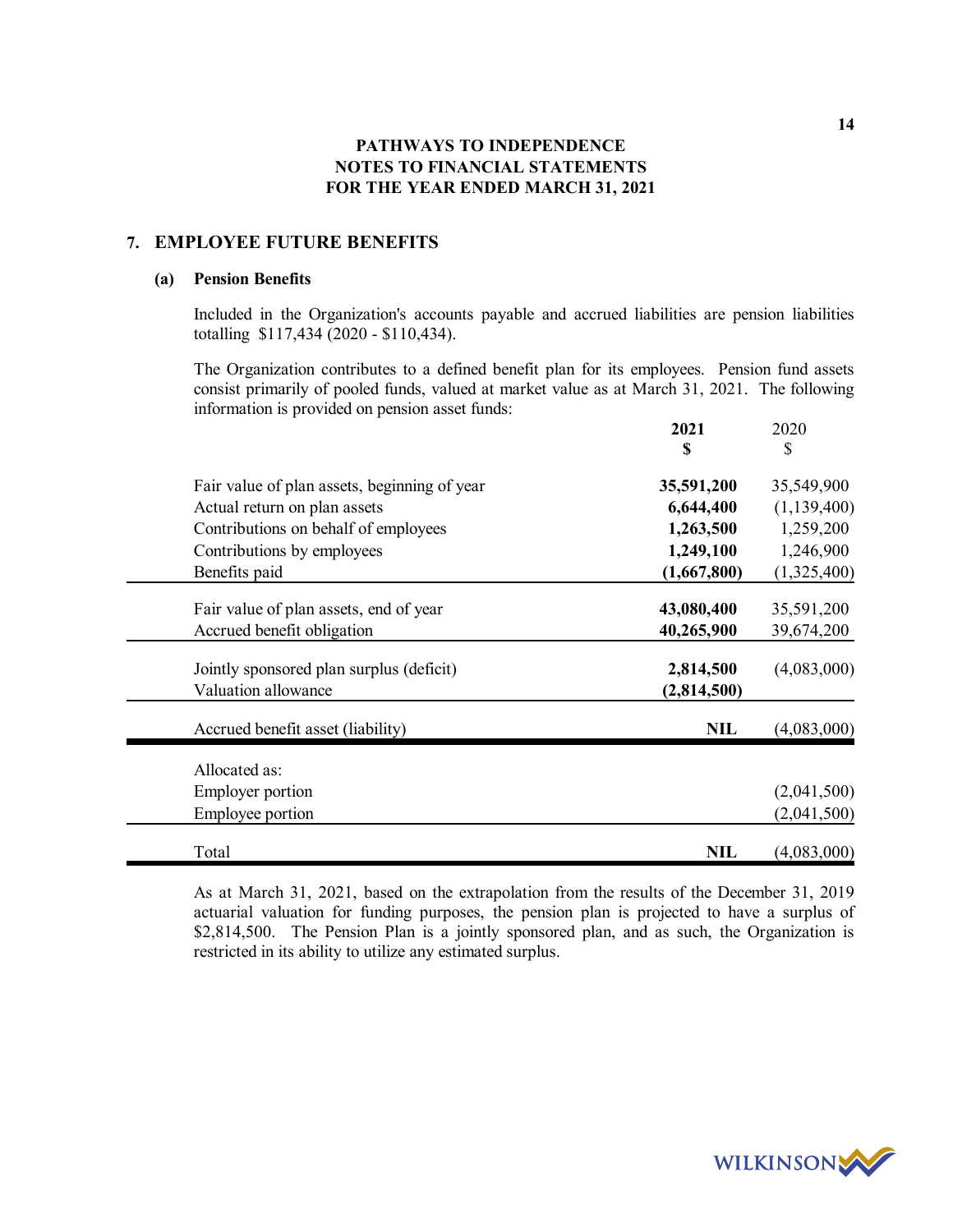## **7. EMPLOYEE FUTURE BENEFITS** (Cont'd)

### **(b) Termination Benefits - Severance Pay Program**

In alignment with the Collective Agreement and the Organization's policies, an employee who has completed a minimum of one year of continuous service and ceases to be an employee because of death, retirement, permanent lay-off or resignation is entitled to severance pay. This pay is either one or one and a half week's pay for each year of continuous service, dependent on the hire date. The severance pay will not exceed twenty-six weeks of regular pay. The Organization recognizes these benefits as they are earned during the employees' tenure of service.

As at March 31, 2021, based on the results of the March 31, 2021 actuarial valuation for accounting purposes, the termination benefit plan is projected to have a deficit of \$3,157,500.

|                                                                                    | 2021<br>S   | 2020<br>\$  |
|------------------------------------------------------------------------------------|-------------|-------------|
| Fair value of plan assets, end of year                                             | NIL         | NIL         |
| Accrued benefit obligation                                                         | 3,157,500   | 3,107,100   |
| Plan deficit                                                                       | (3,157,500) | (3,107,100) |
| Less: Termination benefits included in accounts<br>payable and accrued liabilities | (187,970)   | (86, 729)   |
| Accrued benefit liability                                                          | (2,969,530) | (3,020,371) |

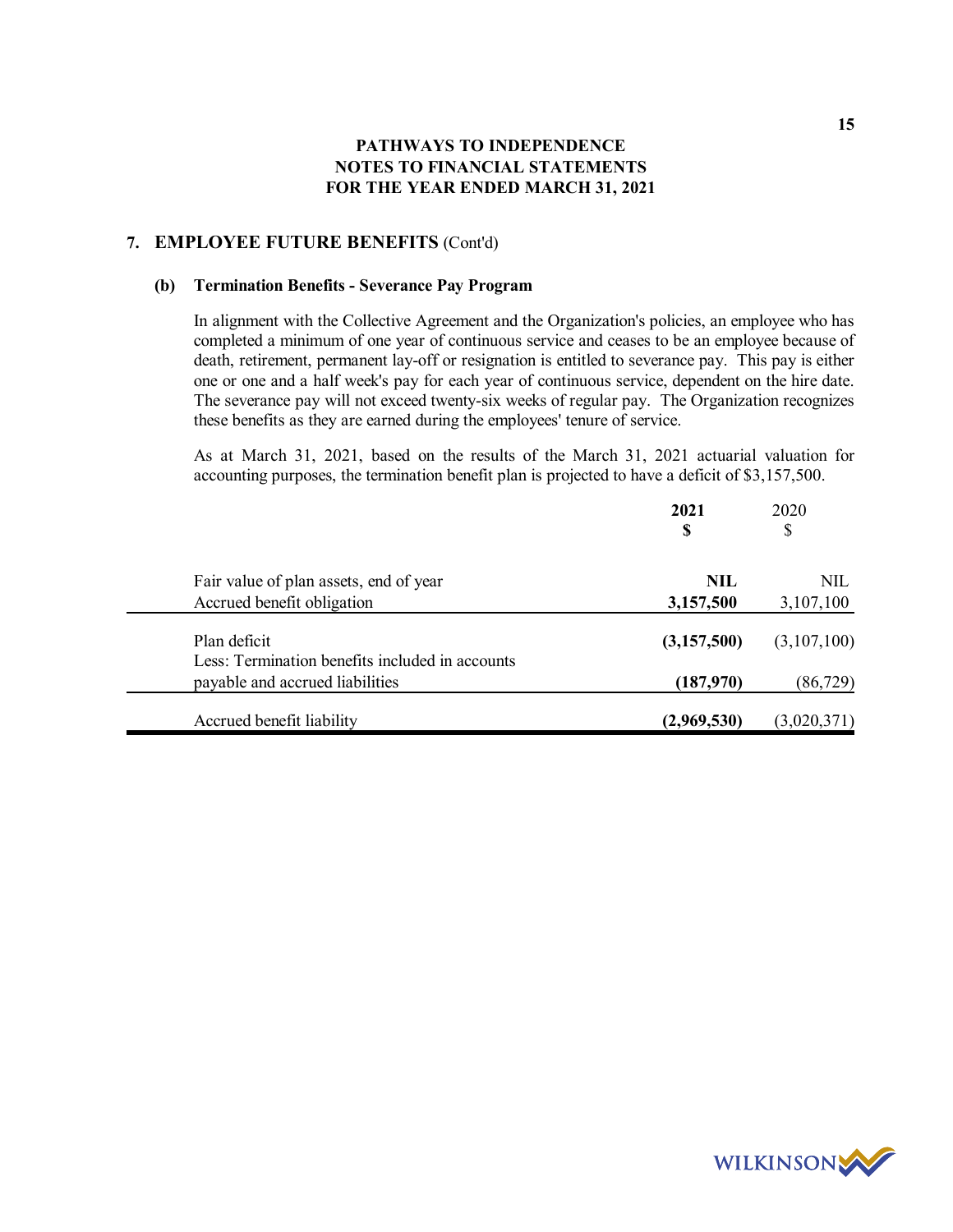## **7. EMPLOYEE FUTURE BENEFITS** (Cont'd)

### **(c) Post-Retirement Benefits**

The Organization offers post-retirement life insurance benefits, extended health benefits and dental benefits to employees subsequent to their retirement, until the age of sixty-five. The Organization recognizes these benefits as they are earned during the employees' tenure of service.

As at March 31, 2021, based on the results of the March 31, 2021 actuarial valuation for accounting purposes, the post-retirement benefit plan is projected to have a deficit of \$1,845,700.

|                                        | 2021<br>\$  | 2020<br>\$  |
|----------------------------------------|-------------|-------------|
| Fair value of plan assets, end of year | NIL         | NIL         |
| Accrued benefit obligation             | 1,845,700   | 1,745,700   |
| Plan deficit                           | (1,845,700) | (1,745,700) |
| Accrued benefit liability              | (1,845,700) | (1,745,700) |

Annual cash requirements to fund Termination Benefits and ongoing Post-Retirement Benefit obligations detailed in note 7(b) and 7(c) are anticipated by the Organization's management each year and form part of the Organization's funding submissions in accordance with the Ministry's budget process each fiscal year. Accordingly, plan assets to fund these employee future benefits are not accumulated separately because the Organization's annual service contracts with the Ministry provide funding sufficient to satisfy these obligations in the years they become payable.

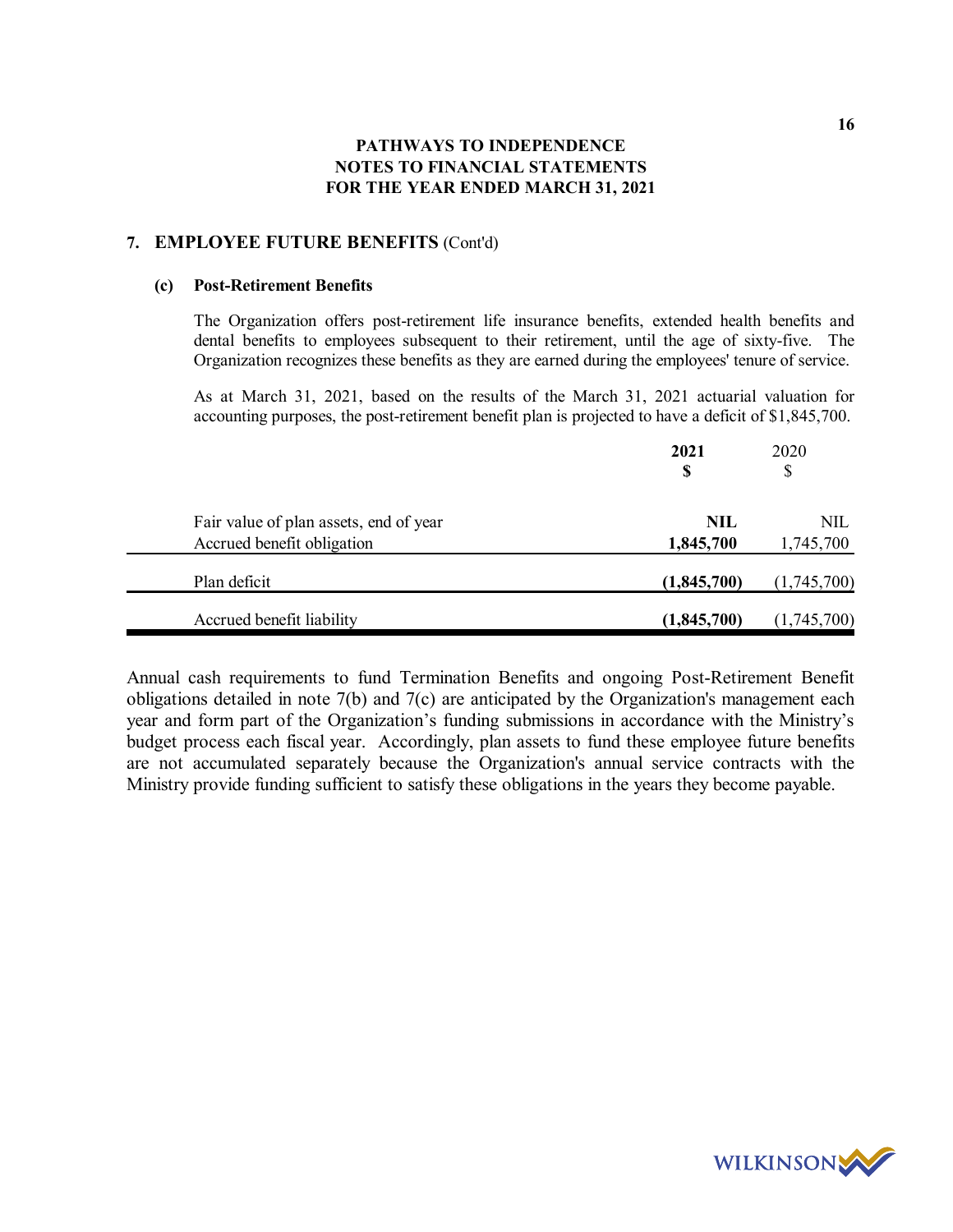# **8. LONG-TERM DEBT**

Long-term debt consists of:

|                                                                                                                                                                                                                                                                                                                                                                                                      | 2021<br>\$ | 2020<br>$\mathcal{S}$ |
|------------------------------------------------------------------------------------------------------------------------------------------------------------------------------------------------------------------------------------------------------------------------------------------------------------------------------------------------------------------------------------------------------|------------|-----------------------|
| <b>Term Loans</b>                                                                                                                                                                                                                                                                                                                                                                                    |            |                       |
| Term loan payable at 3.99%, repayable in blended monthly<br>instalments of \$1,425 until December, 2022 and secured by a<br>first charge mortgage on land and buildings at 257 Haig<br>Road, which has a net book value of \$245,119 at March 31,<br>2021.                                                                                                                                           | 208,755    | 217,361               |
| Term loan payable at 4.29%, repayable in blended monthly<br>instalments of \$1,400 until March, 2023 and secured by a<br>first charge mortgage on land and buildings at 198 College<br>Street, which has a net book value of \$258,838 at March 31,<br>2021.                                                                                                                                         | 202,479    | 210,430               |
| Term loan payable at 4.29%, repayable in blended monthly<br>instalments of \$5,650 until February, 2023 secured in<br>conjunction with the credit facility agreement detailed in Note<br>6 to these financial statements by a first charge mortgage on<br>land and buildings at 289 Pinnacle Street to a maximum of<br>\$1,000,000, which has a net book value of $$1,640,477$ at<br>March 31, 2021. | 246,711    | 302,644               |
| Term loan payable at 3.73%, repayable in blended monthly<br>instalments of \$1,956 until March, 2025 secured in<br>conjunction with the credit facility agreement detailed in Note<br>6 to these financial statements by a first charge mortgage on<br>land and buildings at Bachman Terrace to a maximum of<br>\$858,000, which has a net book value of \$1,092,254 at<br>March 31, 2021.           | 258,453    | 272,418               |
| Term loan payable at 3.99%, repayable in blended monthly<br>instalments of \$728 until December, 2022 secured in<br>conjunction with the credit facility agreement detailed in Note<br>6 to these financial statements by a first charge mortgage on<br>land and buildings at Cloverleaf Drive to a maximum of<br>\$380,000, which has a net book value of \$410,109 at March<br>31, 2021.           | 79,846     | 85,291                |
|                                                                                                                                                                                                                                                                                                                                                                                                      | 996,244    | 1,088,144             |

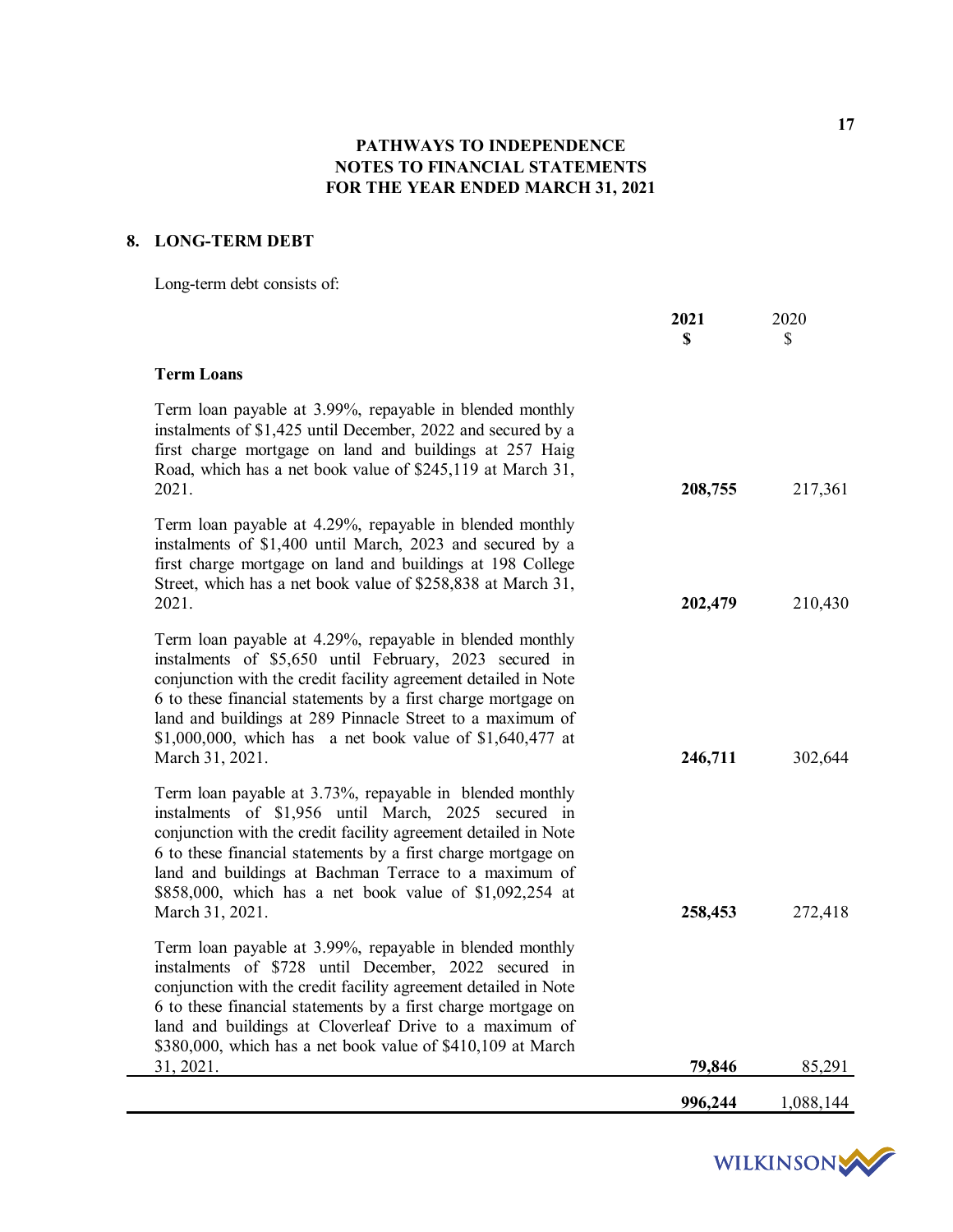# **8. LONG-TERM DEBT** (Cont'd)

|                                                                                                                                                                                                                                                                                                           | 2021<br>\$ | 2020<br>\$ |
|-----------------------------------------------------------------------------------------------------------------------------------------------------------------------------------------------------------------------------------------------------------------------------------------------------------|------------|------------|
| Mortgage                                                                                                                                                                                                                                                                                                  |            |            |
| Mortgage payable bearing interest at a rate of 2.195% per<br>annum, repayable in blended monthly instalments to<br>January, 2022 of \$998 and secured by a first charge on land<br>and building at 248 William Street, Belleville, Ontario, which<br>has a net book value of \$163,948 at March 31, 2021. | 65,551     | 75,959     |
| Mortgage payable bearing interest at a rate of 6.49%,<br>repayable in blended monthly instalments to January, 2026 of<br>\$1,348 and secured by a first charge on land and building at<br>155 West Moira Street, Belleville, Ontario, which has a net<br>book value of \$97,607 at March 31, 2021.        | 89,338     | 99,776     |
| Mortgage payable bearing interest at a rate of 3.03%,<br>repayable in blended monthly instalments to September, 2023<br>of \$850 and secured by a first charge on land and building at<br>342 Whites Road, Quinte West, Ontario, which has a net<br>book value of \$88,290 at March 31, 2021.             | 68,444     | 76,437     |
| Mortgage payable bearing interest at a rate of 1.865%,<br>repayable in blended monthly instalments to June, 2022 of<br>\$795 and secured by a first charge on land and building at 9<br>Mark Crescent, Quinte West, Ontario, which has a net book<br>value of \$111,618 at March 31, 2021.                | 72,910     | 81,005     |
| Mortgage payable bearing interest at a rate of 2.22%,<br>repayable in blended monthly instalments to September, 2024<br>of \$819 and secured by a first charge on land and building at<br>169 West Street, Napanee, Ontario, which has a net book<br>value of \$388,747 at March 31, 2021.                | 76,080     | 84,128     |
|                                                                                                                                                                                                                                                                                                           | 372,323    | 417,305    |



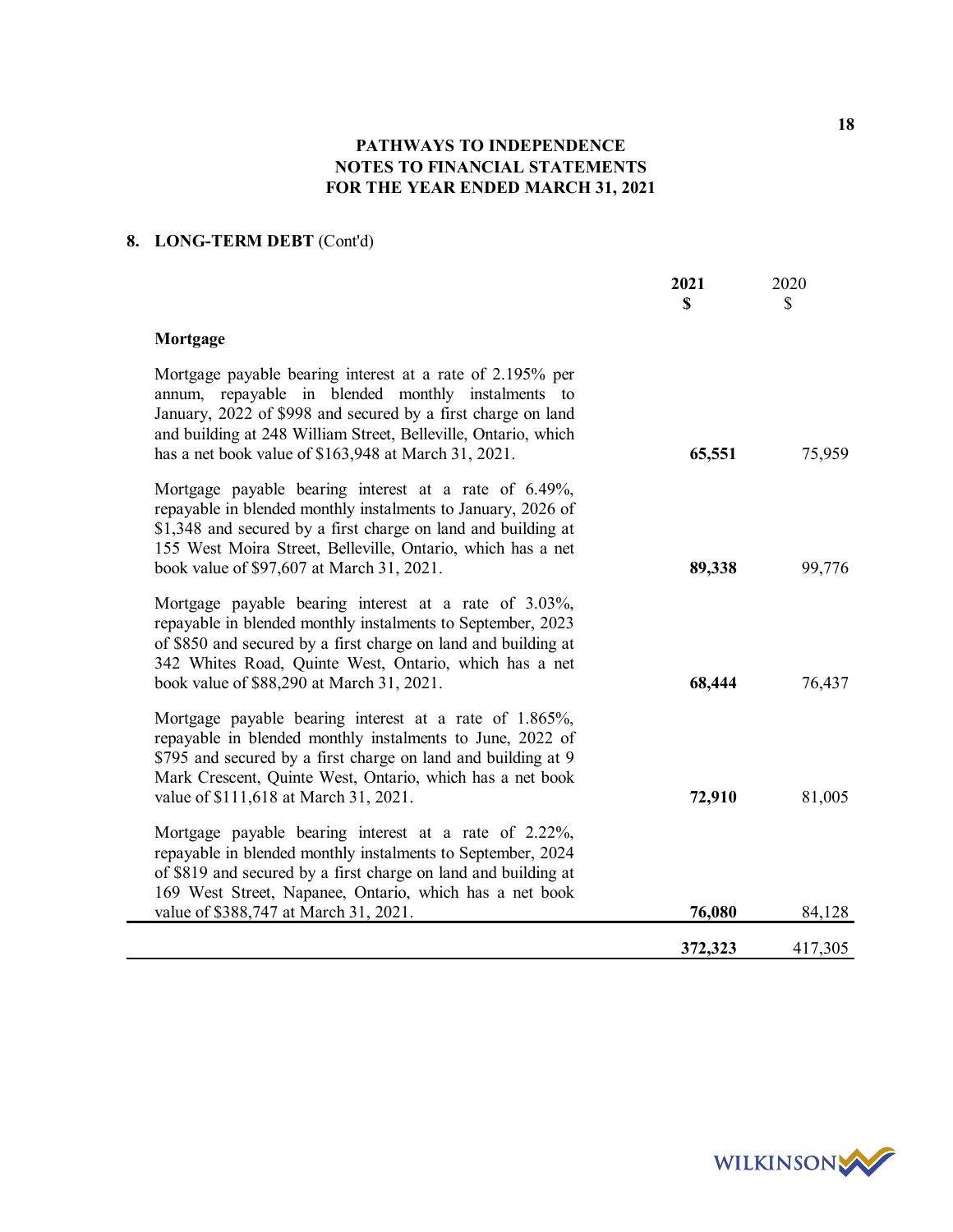# **8. LONG-TERM DEBT** (Cont'd)

| Mortgage (Cont'd)                                                                                                                                                                                                                                                                                            | 417,305 |
|--------------------------------------------------------------------------------------------------------------------------------------------------------------------------------------------------------------------------------------------------------------------------------------------------------------|---------|
|                                                                                                                                                                                                                                                                                                              |         |
| Mortgage balance carried forward<br>372,323                                                                                                                                                                                                                                                                  |         |
| Mortgage payable bearing interest at a rate of 2.7%,<br>repayable in blended monthly instalments to April, 2024 of<br>\$932 and secured by a first charge on land and building at<br>122 Cannifton Road North, Belleville, Ontario, which has a<br>net book value of \$86,634 at March 31, 2021.<br>81,213   | 90,068  |
| Mortgage payable bearing interest at a rate of 3.75%,<br>repayable in blended monthly instalments to January, 2024 of<br>\$854 and secured by a first charge on land and building at 98<br>Bridge Street, Belleville, Ontario, which has a net book value<br>of \$58,129 at March 31, 2021.<br>27,523        | 36,551  |
| Mortgage payable bearing interest at a rate of 2.38%,<br>repayable in blended monthly instalments to July, 2024 of<br>\$858 and secured by a first charge on land and building at<br>122 Bridge Street West, Belleville, Ontario, which has a net<br>book value of \$44,865 at March 31, 2021.<br>32,986     | 42,377  |
| Mortgage payable bearing interest at a rate of 0.52%,<br>repayable in blended monthly instalments to February, 2024<br>of \$609 and secured by a first charge on land and building at<br>139 Bridge Street West, Belleville, Ontario, which has a net<br>21,151<br>book value of \$38,232 at March 31, 2021. | 28,202  |
| Mortgage payable bearing interest at a rate of 2.89%,<br>repayable in blended monthly instalments to October, 2023 of<br>\$1,001 and secured by a first charge on land and building at<br>179 Burnham Street, Belleville, Ontario, which has a net<br>book value of \$132,152 at March 31, 2021.<br>33,582   | 44,454  |
| 568,778                                                                                                                                                                                                                                                                                                      | 658,957 |



**19**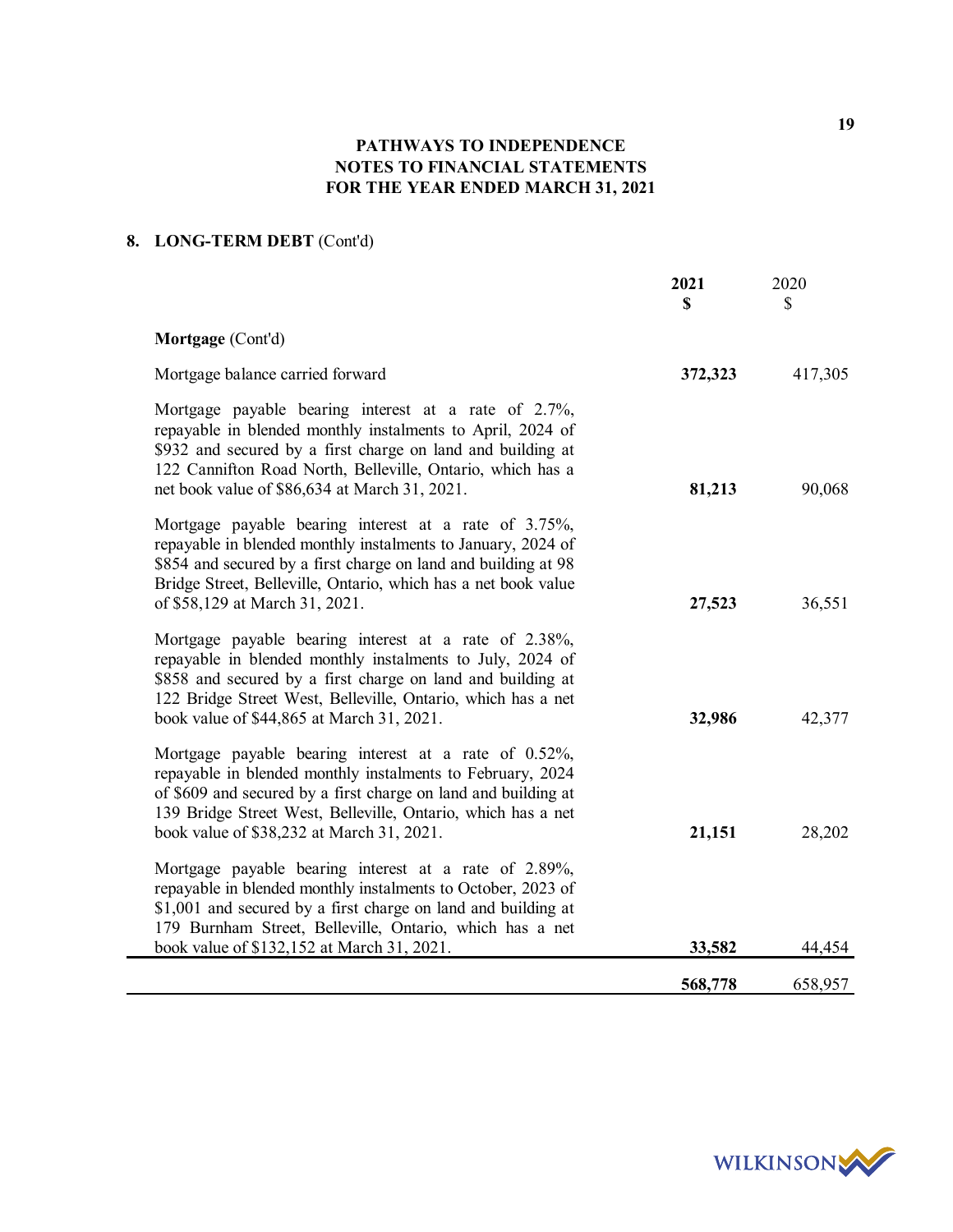# **8. LONG-TERM DEBT** (Cont'd)

|                                                                                                                                                                                                                                                                                                                                           | 2021<br>$\mathbf S$ | 2020<br>\$ |
|-------------------------------------------------------------------------------------------------------------------------------------------------------------------------------------------------------------------------------------------------------------------------------------------------------------------------------------------|---------------------|------------|
| Mortgage (Cont'd)                                                                                                                                                                                                                                                                                                                         |                     |            |
| Mortgage balance carried forward                                                                                                                                                                                                                                                                                                          | 568,778             | 658,957    |
| Mortgage payable bearing interest at a rate of 2.42%,<br>repayable in blended monthly instalments to May, 2025 of<br>\$1,080 and secured by a first charge on land and building at<br>247 Charles Street, Belleville, Ontario, which has a net book<br>value of \$115,806 at March 31, 2021.                                              | 74,251              | 85,313     |
| Mortgage payable bearing interest at a rate of 1.878%,<br>repayable in blended monthly instalments to April, 2021 of<br>\$726 and secured by a first charge on land and building at 80<br>Chatham Street, Belleville, Ontario, which has a net book<br>value of \$121,178 at March 31, 2021.                                              | 17,803              | 26,093     |
| Mortgage payable bearing interest at a rate of 1.735%,<br>repayable in blended monthly instalments to March, 2021 of<br>\$623 and secured by a first charge on land and building at<br>247 Coleman Street, Belleville, Ontario, which has a net book<br>value of \$36,002 at March 31, 2021. This mortgage was<br>repaid during the year. |                     | 21,843     |
| Mortgage payable bearing interest at a rate of 3.16%,<br>repayable in blended monthly instalments to October, 2024 of<br>\$847 and secured by a first charge on land and building at 34<br>College Street, Belleville, Ontario, which has a net book value<br>of \$50,550 at March 31, 2021.                                              | 34,487              | 43,412     |
| Mortgage payable bearing interest at a rate of 5.755%,<br>repayable in blended monthly instalments to May, 2024 of<br>\$760 and secured by a first charge on land and building at<br>281 Foster Avenue, Belleville, Ontario, which has a net book<br>value of \$38,461 at March 31, 2021.                                                 | 26,235              | 33,743     |
|                                                                                                                                                                                                                                                                                                                                           | 721,554             | 869,361    |



**20**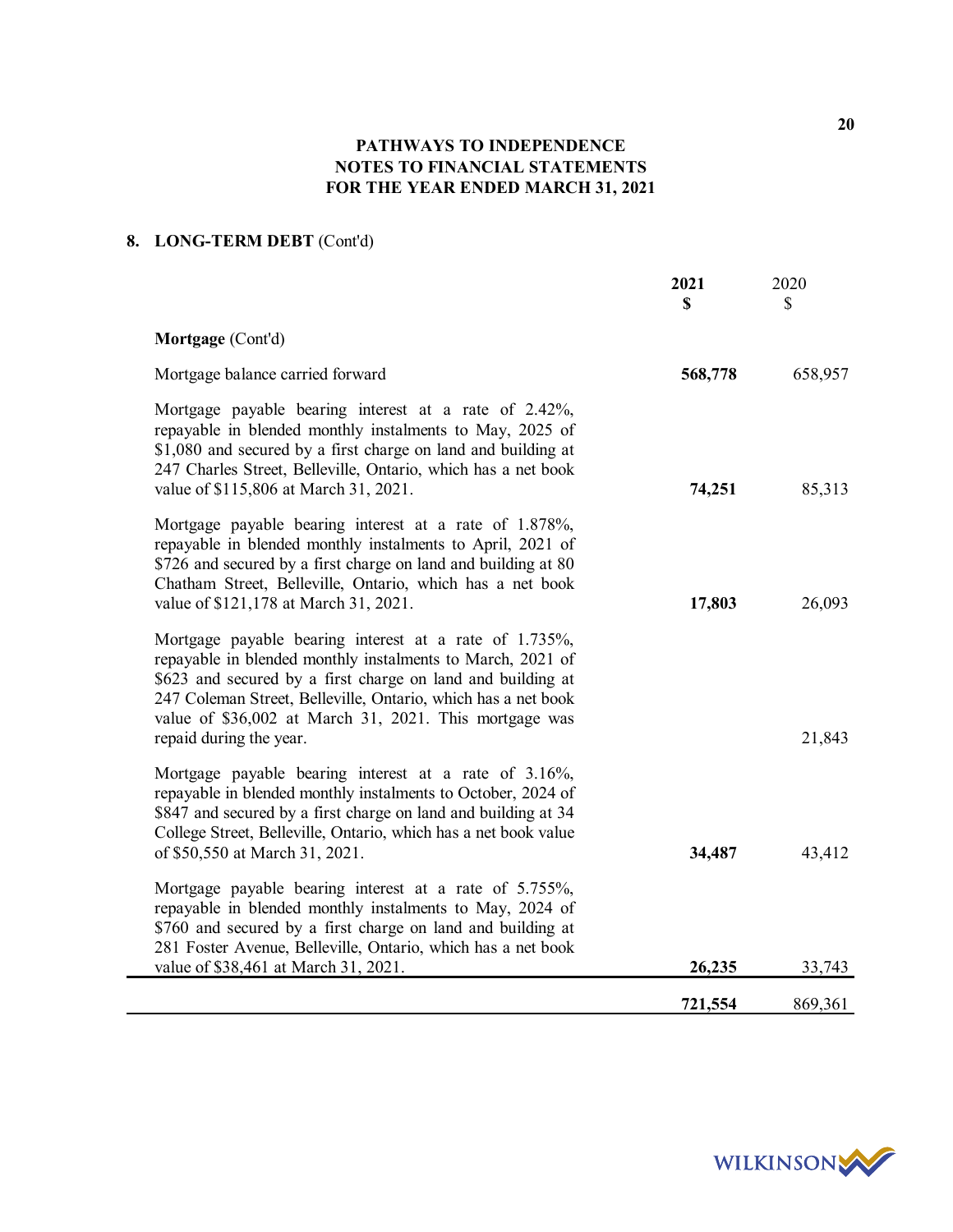# **8. LONG-TERM DEBT** (Cont'd)

|                                                                                                                                                                                                                                                                                                     | 2021<br>\$           | 2020<br>\$           |
|-----------------------------------------------------------------------------------------------------------------------------------------------------------------------------------------------------------------------------------------------------------------------------------------------------|----------------------|----------------------|
| Mortgage (Cont'd)                                                                                                                                                                                                                                                                                   |                      |                      |
| Mortgage balance carried forward                                                                                                                                                                                                                                                                    | 721,554              | 869,361              |
| Mortgage payable bearing interest at a rate of 3.16%,<br>repayable in blended monthly instalments to October, 2024 of<br>\$1,801 and secured by a first charge on land and building at<br>110 North Park Street, Belleville, Ontario, which has a net<br>book value of \$878,420 at March 31, 2021. | 303,709              | 315,518              |
| Mortgage payable bearing interest at a rate of 1.72%,<br>repayable in blended monthly instalments to January, 2025 of<br>\$1,940 and secured by a first charge on land and building at<br>169 West Street, Napanee, Ontario, which has a net book<br>value of \$397,961 at March 31, 2021.          | 210,392              |                      |
|                                                                                                                                                                                                                                                                                                     | 1,235,655            | 1,184,879            |
| Total long-term debt<br>Less: Current portion of long term debt                                                                                                                                                                                                                                     | 2,231,899<br>321,907 | 2,273,023<br>271,977 |
|                                                                                                                                                                                                                                                                                                     | 1,909,992            | 2,001,046            |

The requirements for future repayment of long-term debt obligations are as follows:

|            | \$        |
|------------|-----------|
| 2022       | 321,907   |
| 2023       | 874,254   |
| 2024       | 197,014   |
| 2025       | 640,060   |
| 2026       | 90,849    |
| Thereafter | 107,815   |
|            | 2,231,899 |



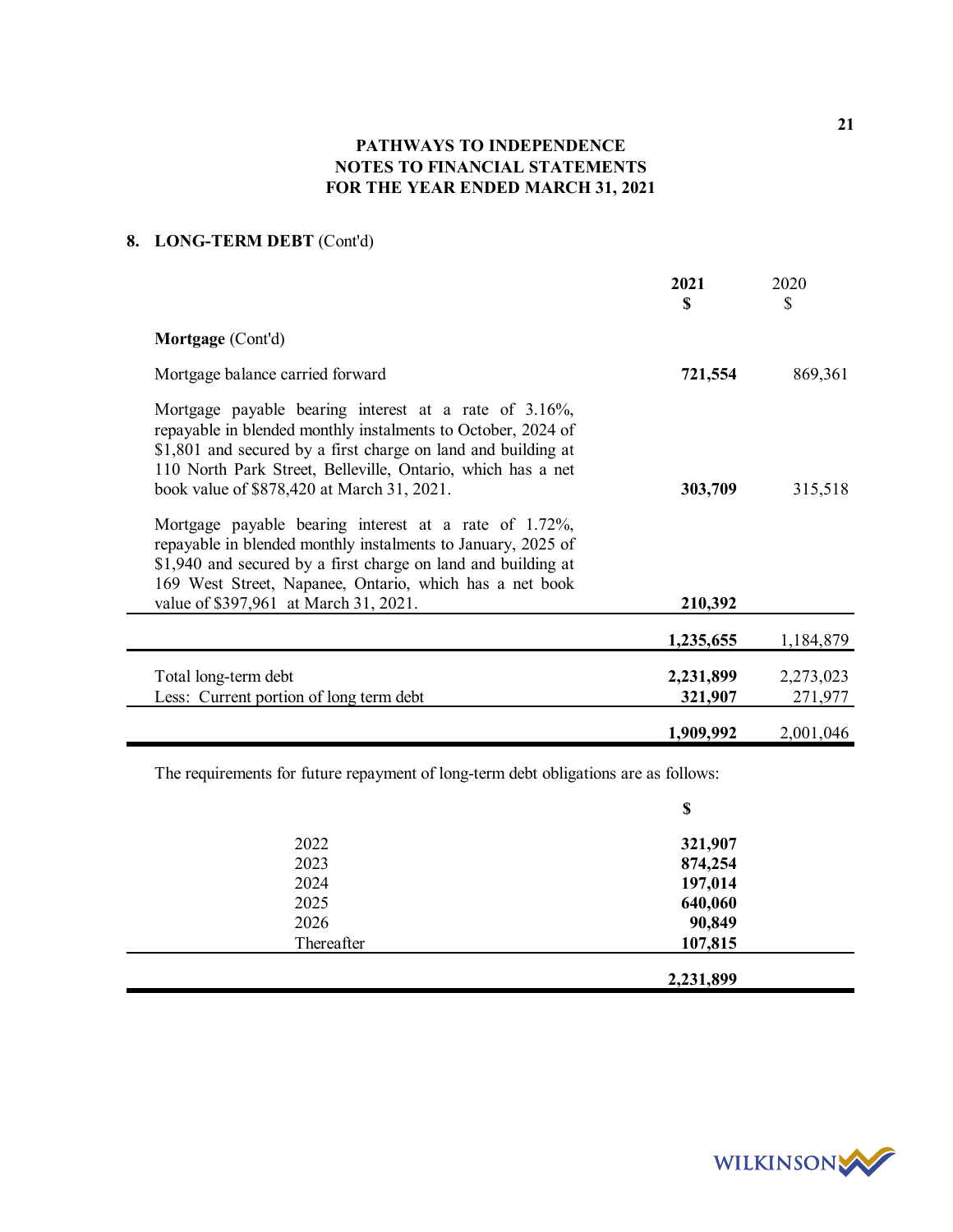## **9. DEFERRED CONTRIBUTIONS**

Deferred contributions related to tangible capital assets represent the remaining unamortized balances of donations and grants received for tangible capital asset acquisitions. Details of the continuity of these funds are as follows:

|                                                                  | 2021                | 2020<br>\$ |
|------------------------------------------------------------------|---------------------|------------|
| Balance - Beginning of year<br>Additional contributions received | 4,157,131<br>89,270 | 4,528,734  |
| Less: Amounts amortized to revenue                               | (359, 979)          | (371, 603) |
| Balance - End of year                                            | 3,886,422           | 4,157,131  |

# **10. RESTRICTIONS ON FUND BALANCE**

The Organization is restricted in the future use of any surpluses arising from those programs which receive Ministry of Children, Community and Social Services or Ministry of Health funding. These amounts represent excess funding which may be expended only at the direction of the designated Ministry.

The Organization's fund balance is comprised of the following:

|                                       | 2021<br>S     | 2020          |  |
|---------------------------------------|---------------|---------------|--|
|                                       |               | \$            |  |
| Investment in tangible capital assets | 2,678,525     | 2,634,133     |  |
| Restricted (deficiency)               | (5,633,185)   | (7, 546, 275) |  |
| Internally restricted                 | 204,458       | 203,960       |  |
| Capital reserve                       | 486,429       | 468,573       |  |
| <b>Trustee Program</b>                | 69,351        |               |  |
|                                       | (2, 194, 422) | (4,239,609)   |  |



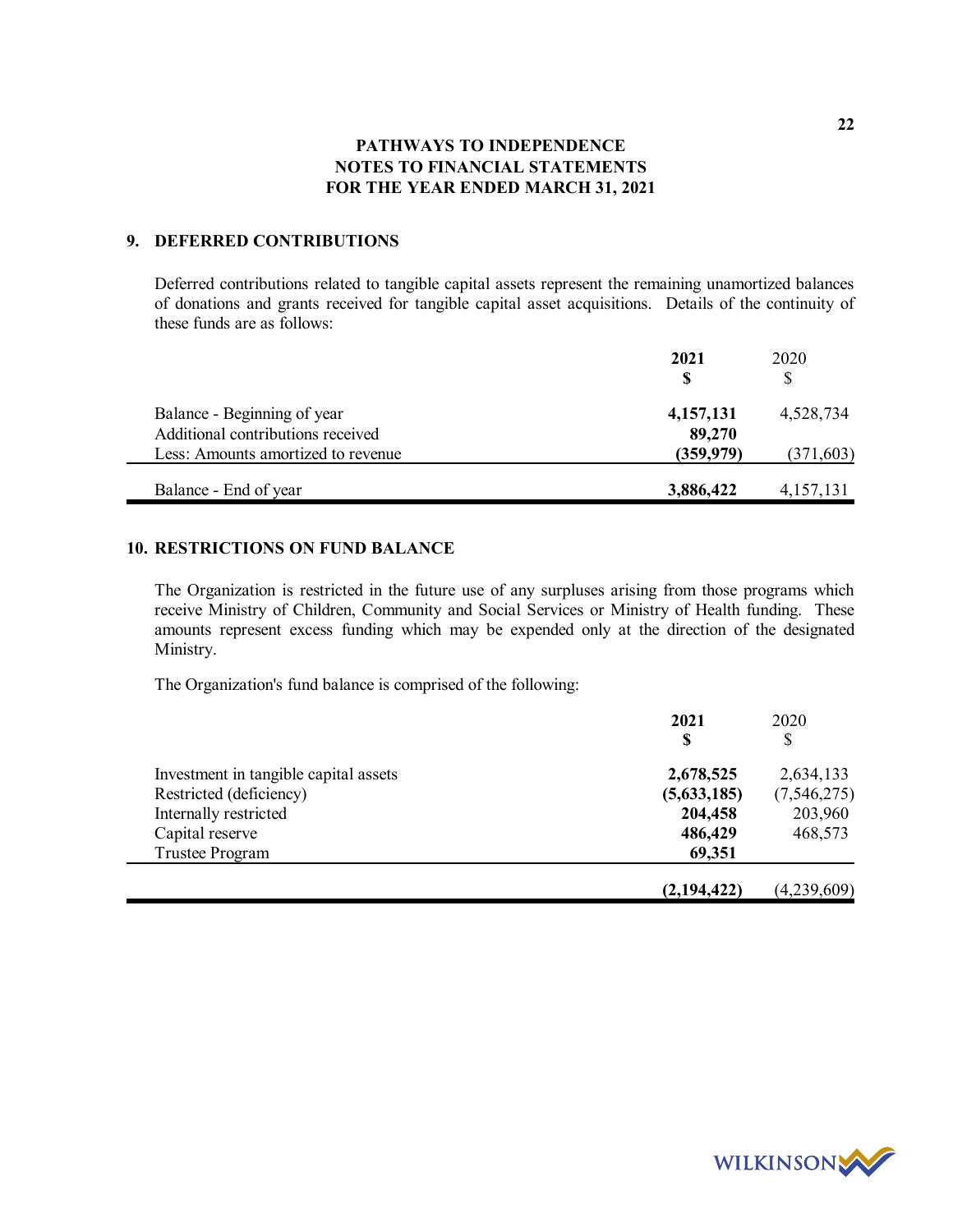## **11. COMMITMENTS**

The Organization has thirty-five vehicle lease agreements that expire at various times between May 2021 and October 2025. The future payments of these operating leases are as follows:

| Φ       |
|---------|
| 200,342 |
| 134,937 |
| 80,577  |
| 47,758  |
| 4,970   |
|         |

**\$**

**\$**

The Organization has a number of premise lease agreements that expire at various times between July 2021 and March 2037. In addition to the payments outlined below, the lease expiring in March 2037 has annual payments of \$164,883. The future payments of these operating leases are as follows:

|      | \$      |
|------|---------|
| 2022 | 256,988 |
| 2023 | 187,805 |
| 2024 | 164,883 |
| 2025 | 164,883 |
| 2026 | 164,883 |

The Organization has three technology agreements that expire at various times between September 2021 and November 2025. The future payments of these technology agreements are as follows:

|      | Φ     |
|------|-------|
| 2022 | 6,159 |
| 2023 | 5,914 |
| 2024 | 5,914 |
| 2025 | 4,136 |
|      |       |

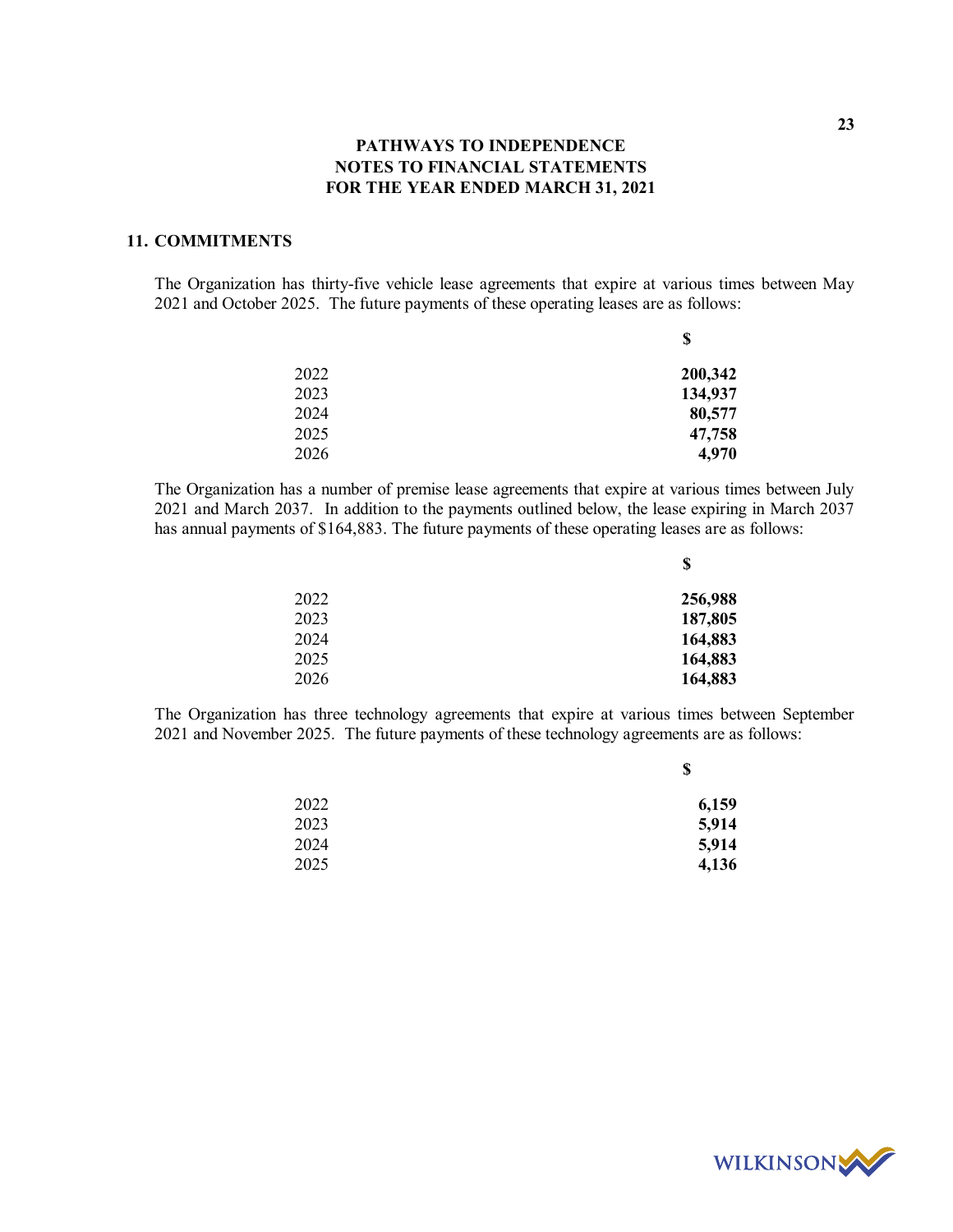## **12. GOVERNMENT OPERATING GRANTS AND SUBSIDIES**

The Organization's government operating grants and subsidies are comprised of the following:

|                                                          | 2021<br>S  | 2020<br>\$ |
|----------------------------------------------------------|------------|------------|
| Ministry of Children, Community and Social Services      | 24,110,719 | 22,775,931 |
| Dedicated Supportive Housing                             | 297,559    | 294,493    |
| Ministry of Health                                       | 1,170,129  | 1,170,129  |
| South East Local Health Integration Network              | 4,029,139  | 4,100,109  |
| Pandemic Pay and Temporary Wage Enhancement - Note 17    | 2,163,318  |            |
| Canada Revenue Agency - Temporary Wage Subsidy - Note 17 | 25,000     |            |
|                                                          | 31,795,864 | 28,340,662 |

## **13. ECONOMIC DEPENDENCE**

The Organization relies on the Government of Ontario for substantially all of its income, and accordingly, is economically dependent for the continuation of its operations on funding from this source.

# **14. NET CHANGE IN NON-CASH WORKING CAPITAL BALANCES RELATED TO OPERATIONS**

Cash provided from (used in) non-cash working capital is compiled as follows:

|                                                                               | 2021               | 2020                                   |
|-------------------------------------------------------------------------------|--------------------|----------------------------------------|
|                                                                               | \$                 | \$                                     |
| (INCREASE) DECREASE IN CURRENT ASSETS                                         |                    |                                        |
| Accounts receivable                                                           | (277,967)          | 87,524                                 |
| Due from Ministry - Note 3                                                    | (19,991)           | 716                                    |
| Prepaid expenses                                                              | 41,101             | (66,005)                               |
| Funds restricted for capital purchases                                        | (87,705)           | (92,489)                               |
|                                                                               | (344, 562)         | (70, 254)                              |
|                                                                               |                    |                                        |
|                                                                               |                    |                                        |
|                                                                               | 988,005            |                                        |
| Accounts payable and accrued liabilities                                      | (186, 418)         |                                        |
| Government remittances payable<br>Deferred revenue                            |                    | 5,013                                  |
| <b>INCREASE (DECREASE) IN CURRENT LIABILITIES</b><br>Due to Ministry - Note 3 | (2,606)<br>520,025 | 14,063                                 |
|                                                                               | 1,319,006          | (894,317)<br>(189, 122)<br>(1,064,363) |
| NET CHANGE IN NON-CASH WORKING CAPITAL                                        |                    |                                        |



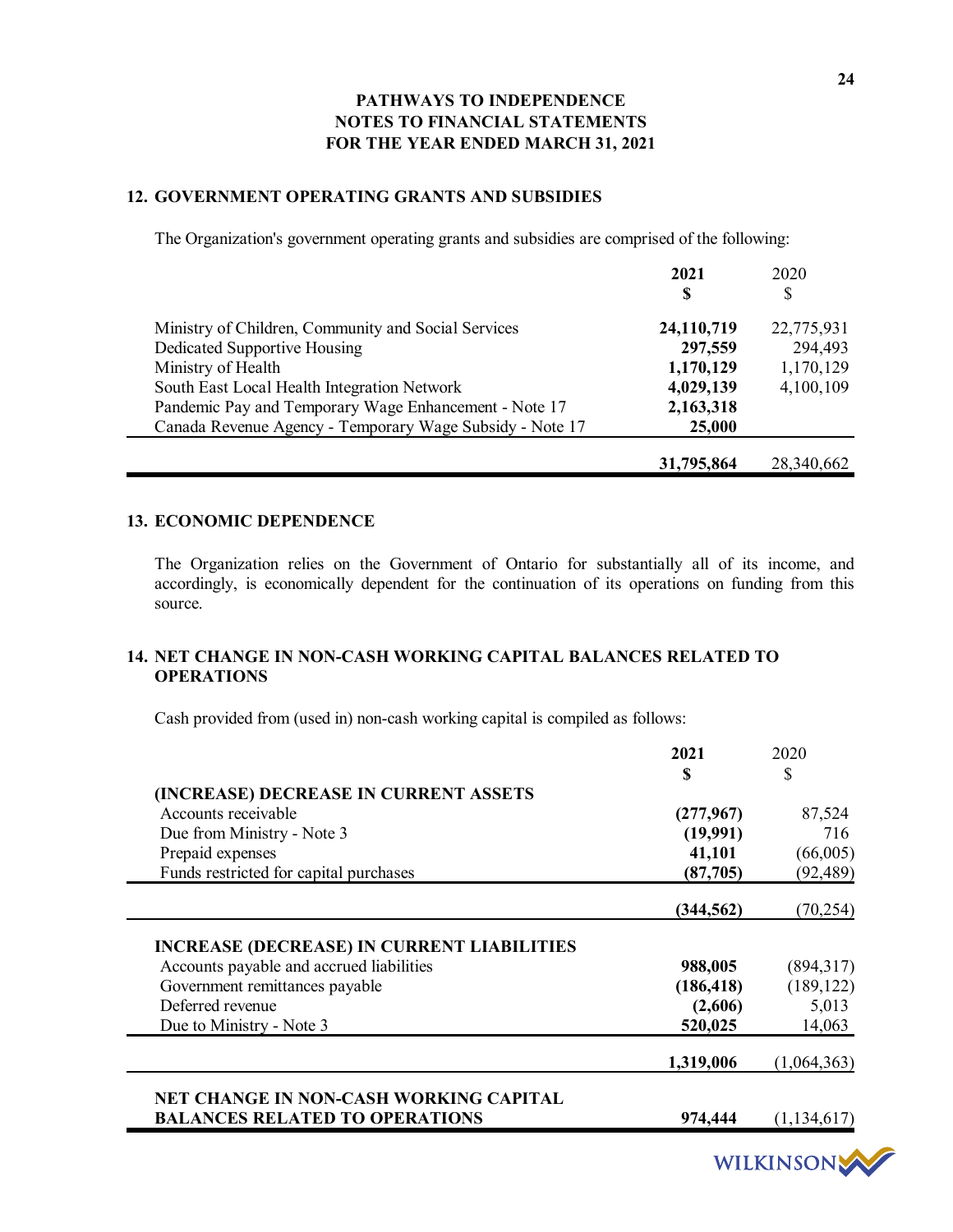## **15. FINANCIAL RISK AND CONCENTRATION OF RISK**

The Organization has a comprehensive risk management framework to monitor, evaluate and manage the principal risks assumed with financial instruments. The risks that arise from transacting financial instruments include interest rate risk, liquidity risk, and market (other price) risk. Price risk arises from changes in interest rates, foreign currency exchange rates and market prices.

### **(a) Market Risk**

Market risk is the risk that the fair value or future cash flows of a financial instrument will fluctuate as a result of market factors. Market factors include three types of risk: currency risk, interest rate risk, and equity risk. It is in management's opinion that the Organization is not exposed to currency and equity risk as it does not hold amounts denominated in foreign currency or equities.

### **(b) Interest Rate Risk**

Interest rate risk is the potential for financial loss caused by fluctuations in fair value or future cash flows of financial instruments because of changes in market interest rates.

The Organization is exposed to interest rate risk on its long-term debt, as discussed in Note 8 of these financial statements. The Organization is exposed to this risk in two respects;

- (a) Fixed rate long-term debt; as prevailing interest rates increase or decrease, the Organization may not be able to renew the long-term debt at similar rates. Long-term debt with fixed rates held by the Organization at year end total \$2,231,899.
- (b) Variable rate long-term debt; as current market interest rates increase or decrease, the interest expense of the Organization will fluctuate. Long-term debt with variable rates held by the Organization at year end total \$Nil.

There have been no significant changes from the previous period in the exposure to risk or policies, procedures and methods used to measure the risk.

### **(c) Liquidity Risk**

Liquidity risk is the risk that the Organization will not be able to meet all cash outflow obligations as they come due.

The Organization mitigates this risk by monitoring cash activities and expected outflows and through its access to its credit facility.

Management is of the opinion that the Organization will be able to meet all of its cash flow obligations as they come due and is not subject to significant liquidity risk.

There have been no significant changes from the previous period in the exposure to risk or policies, procedures and methods used to measure the risk.

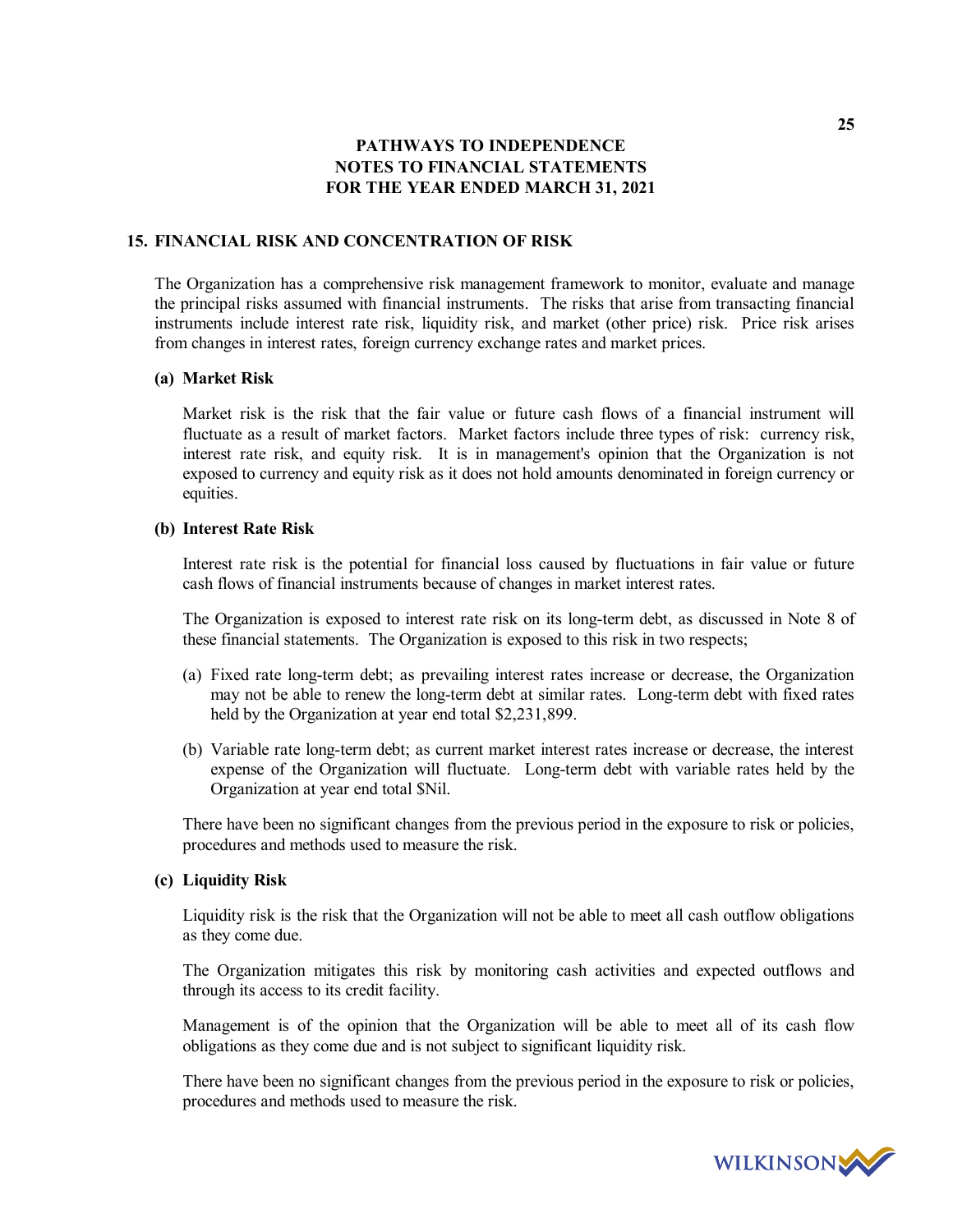## **15. FINANCIAL RISK AND CONCENTRATION OF RISK** (Cont'd)

### **(d) Credit Risk**

Credit risk is the risk of financial loss to the Organization if a debtor fails to make payments of interest and principal when due.

Accounts receivable are short term in nature and are not subject to material credit risk. The maximum exposure to credit risk and concentration of this risk is limited to the carrying value of these instruments.

There have been no significant changes from the previous period in the exposure to risk or policies used to measure risk.

## **16. SERVICE CONTRACT/CFSA APPROVAL WITH THE MINISTRY OF CHILDREN, COMMUNITY AND SOCIAL SERVICES**

The Organization has a Service Contract/CFSA Approval with the Ministry of Children, Community and Social Services. One requirement of the Service Contract/CFSA Approval is the production by management of a report, TPAR, which shows a summary by service of all revenues and expenditures and any resulting surplus of deficit that relates to the Service Contract/CFSA Approval. Any surplus amounts are reflected in the Due to Ministry on the Statement of Financial Position.

A review of these reports shows the following services to be in a surplus (deficit) position as follows:

### **Ministry of Children, Community and Social Services**

|                                                                                                                                                                        | 2021<br>S                        | 2020<br>\$ |
|------------------------------------------------------------------------------------------------------------------------------------------------------------------------|----------------------------------|------------|
| Adults' DS Community Support Services (East Region)<br>DSB Employment Supports (Transition) (East Region)<br><b>DSRS Adults' Community Accommodation (East Region)</b> | 487,431<br>145,460<br>(157, 937) | 10,859     |
| Partner Facility Renewal - Minor Capital                                                                                                                               | 3,123                            | 3,204      |
| Current year surplus                                                                                                                                                   | 478,077                          | 14,063     |
| Add: Balance from prior year not yet recovered                                                                                                                         | 14,063                           | 96,173     |
|                                                                                                                                                                        | 492,140                          | 110,236    |

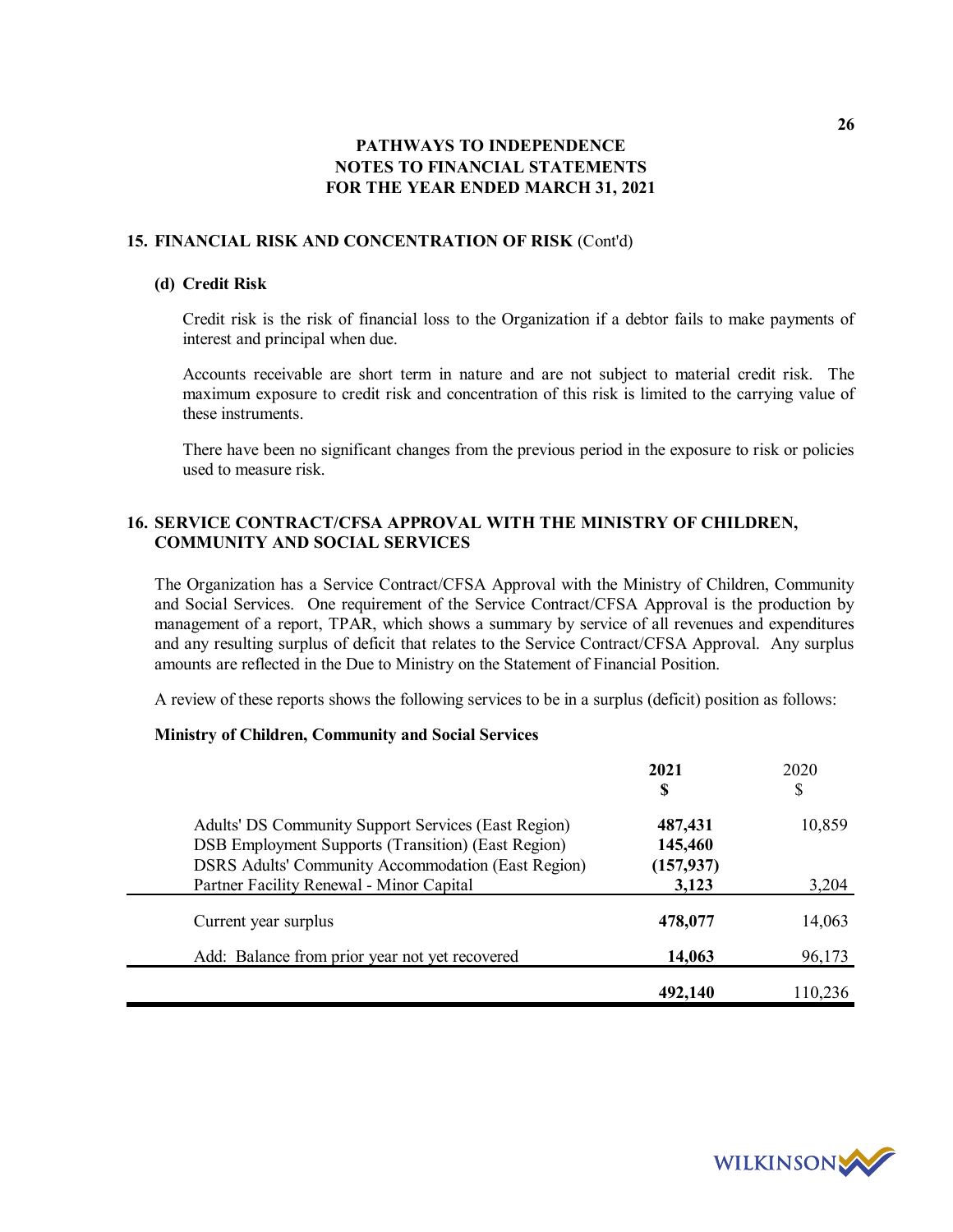## **17. COVID-19**

Since the beginning of calendar year 2020, a virus known as Coronavirus (COVID-19) has caused a world-wide pandemic, including being present in Canada. The pandemic has had a considerable impact both globally and locally, which has the potential to create financial stress on the Organization.

Both federal and provincial governments have introduced legislative measures to combat the financial impact of the pandemic as well as combating the spread of the virus, including forced closures of several businesses.

The Organization is eligible for Federal government assistance as a result of COVID-19, in the form of the Temporary Wage Subsidy (TWS), retroactive to March 18, 2020. The Organization recognized government assistance in the amount of \$25,000 during the year and is included in Government operating grants and subsidies on the Statement of Operations.

In addition to the TWS, the Ministry of Children, Community and Social Services, South East Local Health Integration Network and Ministry of Health provided Pandemic Pay and Temporary Wage Enhancement funding in the amounts of \$1,748,980, \$324,260 and \$90,078 respectively during the year, which are included in Government operating grants and subsidies on the Statement of Operations.

At the time that these financial statements were finalized, the amount of the financial impact on the Organization could not be determined

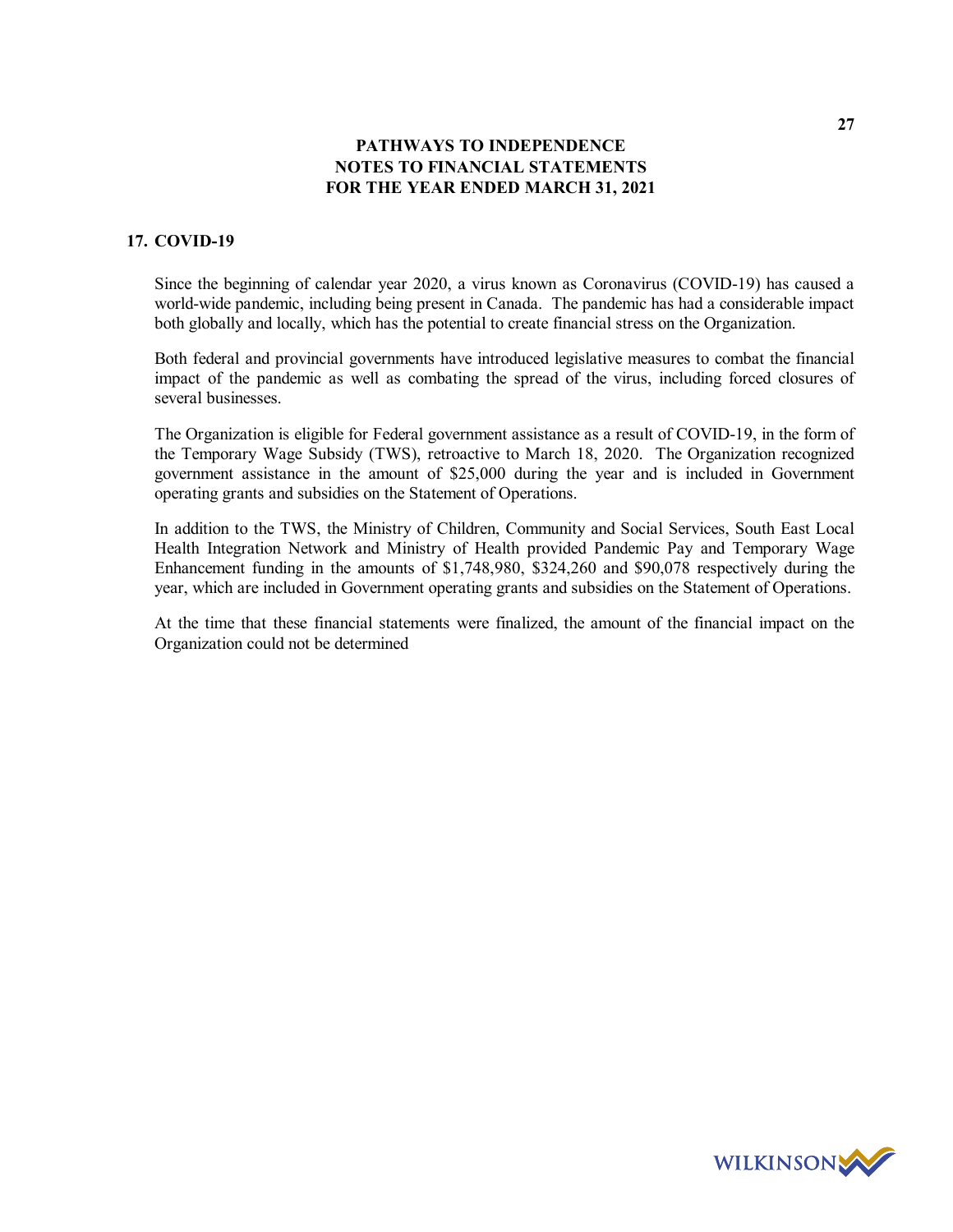# **PATHWAYS TO INDEPENDENCE DEDICATED SUPPORTIVE HOUSING SCHEDULE FOR THE YEAR ENDED MARCH 31, 2021**

|                                  | 2021    | 2020    |
|----------------------------------|---------|---------|
|                                  | \$      | \$      |
| <b>REVENUE</b>                   |         |         |
| Government operating grants      | 297,559 | 294,493 |
| Interest earned                  | 1,075   | 4,078   |
| Private fees                     | 101,968 | 99,800  |
|                                  | 400,602 | 398,371 |
| <b>EXPENSES</b>                  |         |         |
| Salaries and benefits            | 12,648  | 5,552   |
| General and administrative       | 8,846   | 10,838  |
| Insurance                        | 11,053  | 10,623  |
| Interest on long-term borrowing  | 24,478  | 27,652  |
| Interest on short-term borrowing | 2,141   | 2,072   |
| Repairs and maintenance          | 100,743 | 100,937 |
| Utilities                        | 90,881  | 97,347  |
|                                  | 250,790 | 255,021 |
|                                  | 149,812 | 143,350 |

The accompanying notes form an integral part of these financial statements